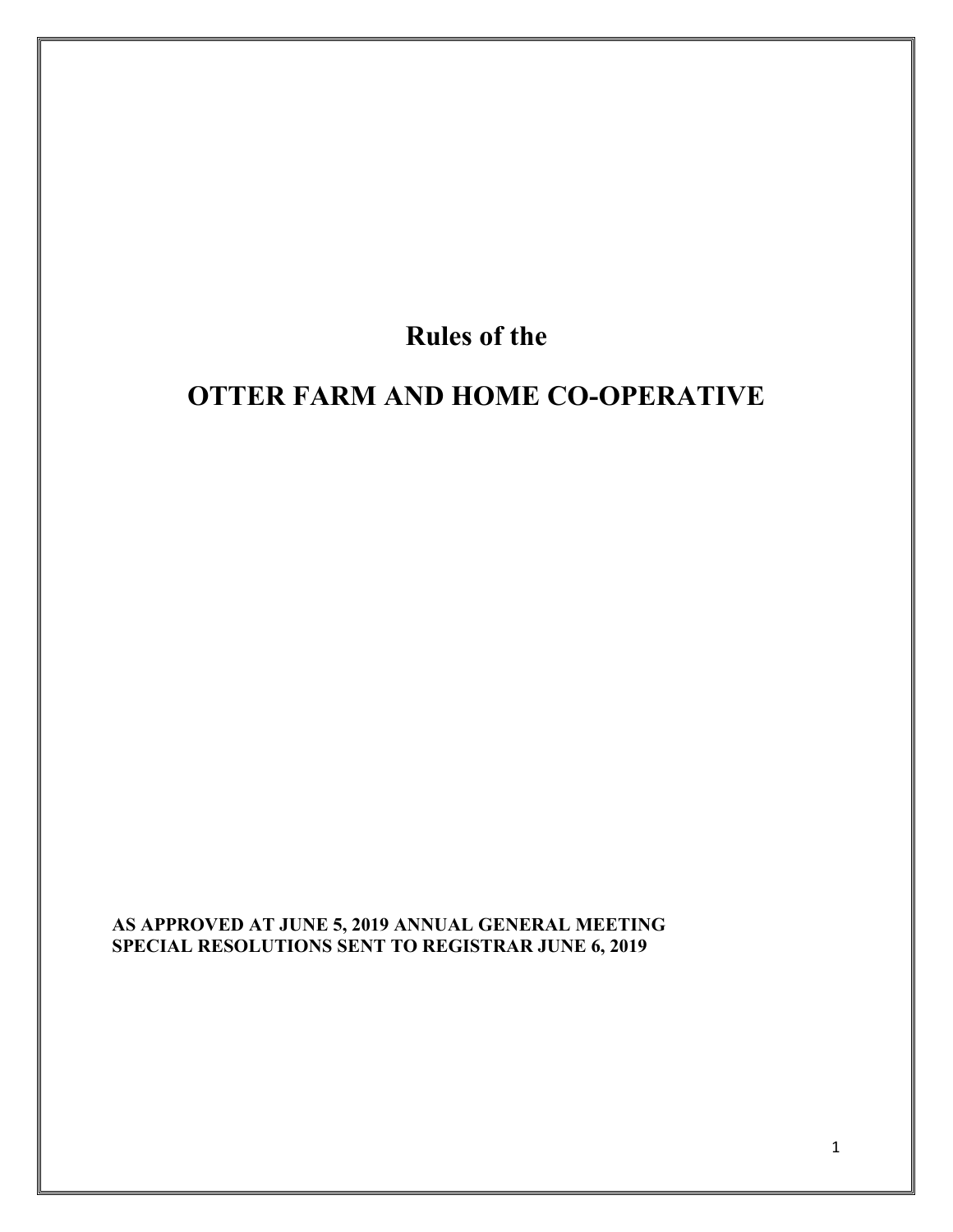# *Contents*

### PART 1 – INTERPRETATION

- Definitions
- *Cooperative Association Act* definitions apply
- Interpretation
- *Cooperative Association Act* governs

# PART 2 – MEMBERSHIP

- Open membership
- Application for membership
- Age qualification
- Minimum share requirement
- Approval of application
- Effective date of membership
- Withdrawal from membership
- Effective date of withdrawal
- Notice of death or bankruptcy of individual member
- Notice of bankruptcy, liquidation or dissolution of a member eligible organization
- Notice of Permanent Move Deleted June 5, 2019 AGM
- Grounds for termination of membership
- Appeal of termination of membership
- Effect of termination, withdrawal or other cessation of membership

### PART 3 – SHARE STRUCTURE

Authorized share structure

### PART 4 – PAYMENT FOR SHARES

Payment for shares

### PART 5 – SHARE CERTIFICATES

Entitlement to share certificate

### PART – Transfer of Shares

- Requirements of instrument of transfer
- Form of transfer
- Effective date of transfer of shares
- Registering a transfer
- Effect of lien on transfer or assignment of shares

### PART 7 – TRANSMISSION OF SHARES

- Procedure on death of a member
- Registration of share prohibited if person entitled is not a member
- Redemption of shares

### PART 8 – REDEMPTION OF SHARES

- Association authorized to purchase and redeem its shares
- When redemption of shares to be prohibited
- Redemption of shares on withdrawal of membership
- Redemption of shares on termination of membership
- 33.1 Redemption of shares on reaching age ……
- Amount to be paid on redemption

### PART 9 – REGISTER OF MEMBERS

Register of members

### PART 10 – GENERAL MEETINGS OF THE ASSOCIATION

- Annual general meetings
- Order of business at annual general meeting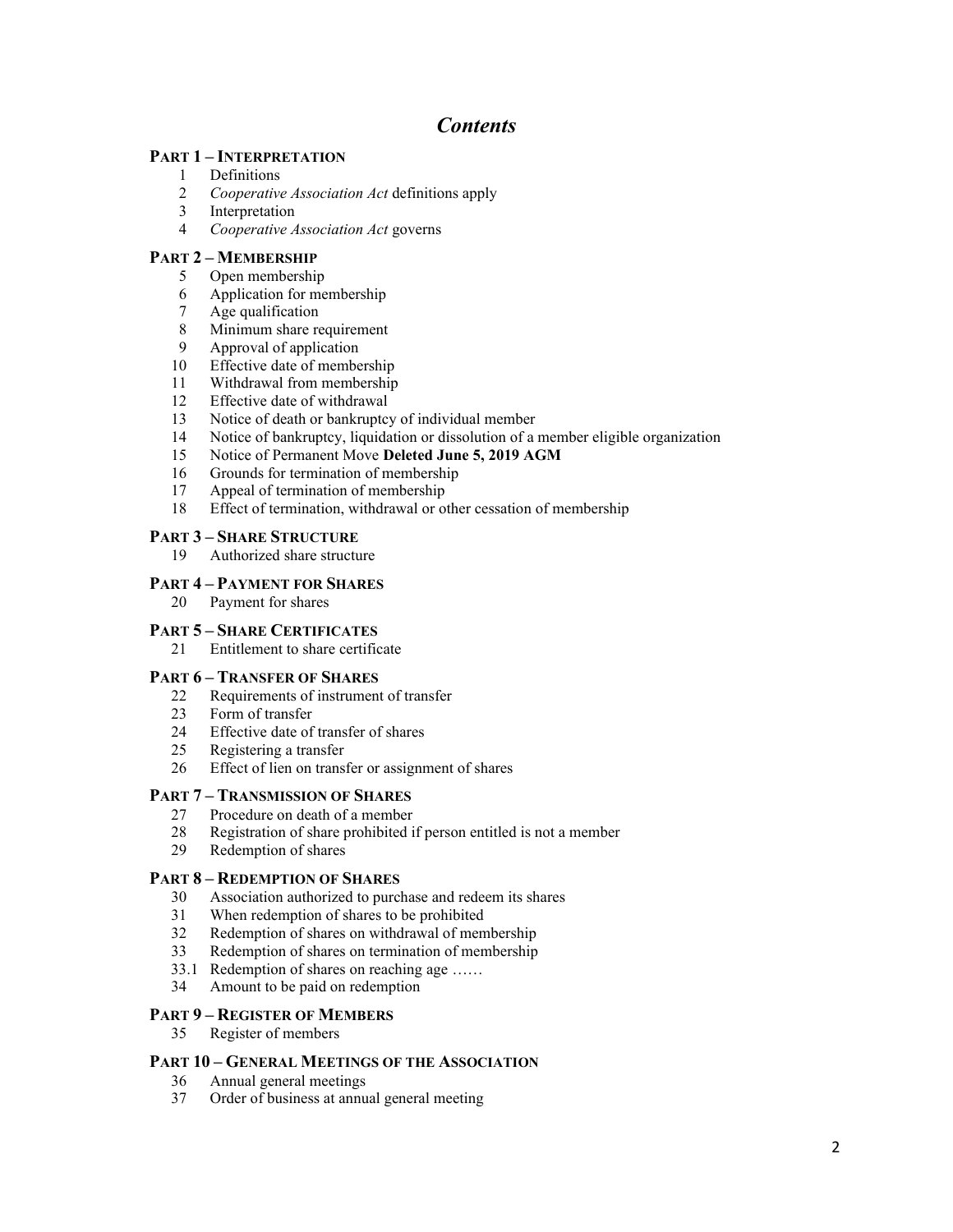- Special business
- Special general meetings
- Time and place of general meetings
- Provision for 2 or more general meetings for the same matters
- Entitlement to Vote at General Meeting
- Notice of general meetings of the Association
- Notice of special business
- Notice of a special resolution
- Notice of adjourned meeting
- Meeting valid despite failure to give notice
- Quorum
- Requirement of quorum
- Lack of quorum
- Chair
- Adjournments by chair
- Minutes of meetings
- Persons entitled to be present
- Other persons may be admitted
- Electronic broadcast of meetings and electronic voting

### PART 11 – VOTING AT GENERAL MEETINGS

- Actions to be determined by ordinary resolution
- Chair not entitled to casting vote
- Decisions by show of hands or secret ballot
- Secret ballots
- Chair must resolve dispute on a secret ballot
- Demand for a secret ballot on adjournment
- Demand for a secret ballot not to prevent continuation of meeting
- Declaration of result
- Declaration is proof
- Retention of ballots

### PART 12 – VOTING RIGHTS OF MEMBERS

- Voting rights and restrictions
- Votes of persons in representative capacity
- Representative of eligible organization
- Proxy voting at a general meeting
- Requirements for appointments of representatives
- Deposit of appointments of representatives
- Production of evidence of authority to vote

### PART 13 – DIRECTORS

- Duties of directors
- Number of directors
- Qualifications for directors
- Security by directors

### PART 14 – ELECTION, APPOINTMENT AND REMOVAL OF DIRECTORS

- Yearly election
- Nomination of candidates
- Voting by secret ballot
- Candidates declared elected
- Directors elected according to number of votes
- If 2 or more candidates receive equal number of votes for last vacancy
- Consent to act as director
- Terms of office of directors
- Effect of vacancy on ability of directors to act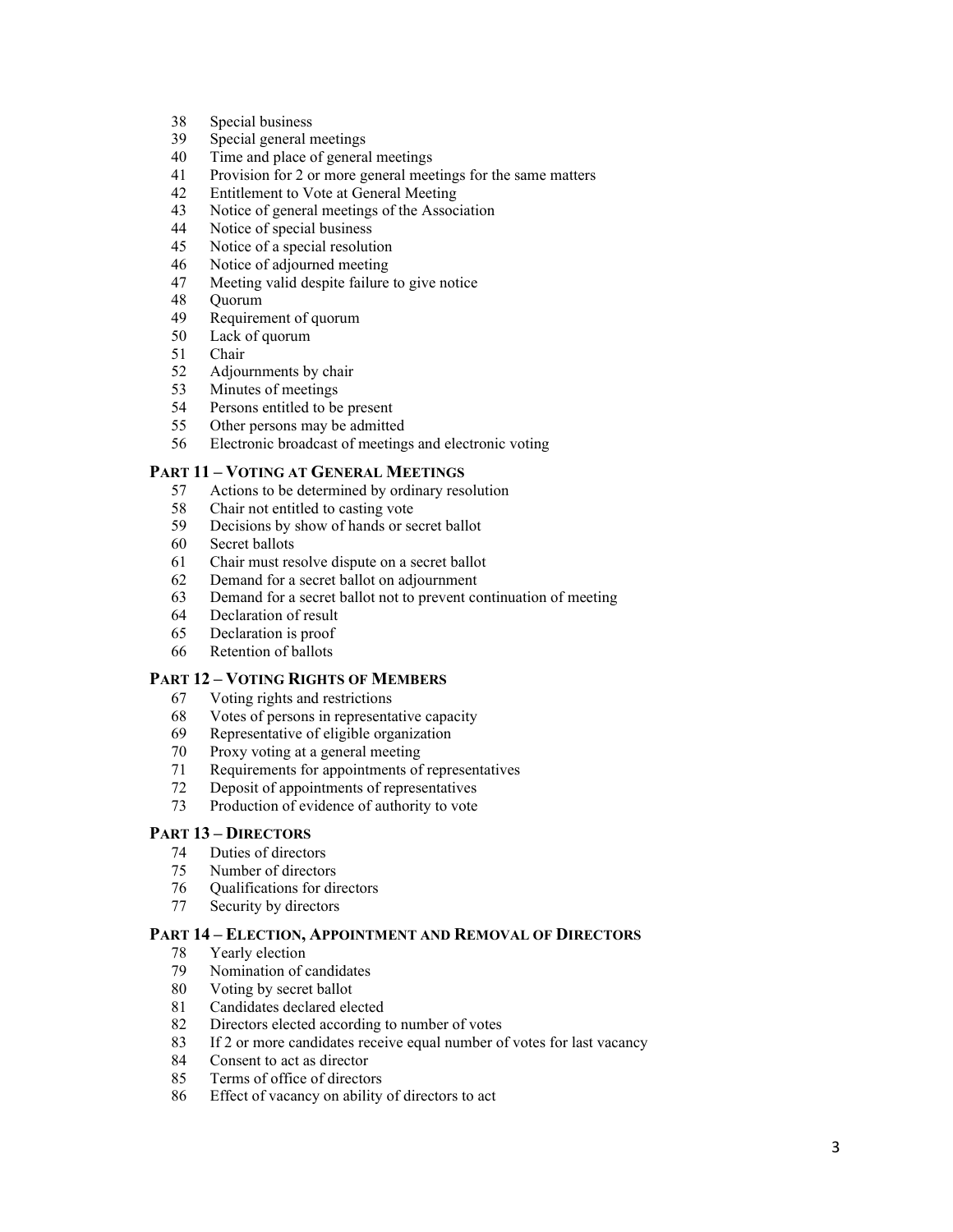- Directors eligible for re-election or re-appointment
- Director ceasing to hold office
- Removal of director

### PART 15 – MEETINGS OF DIRECTORS

- Meetings of directors
- 91 Time and place of meetings<br>92 Who may call meetings?
- 92 Who may call meetings?<br>93 Notice of meeting
- Notice of meeting
- Meeting of new board
- Regular meetings
- Notice of emergency meeting
- Notice of adjourned meeting
- Meeting valid despite failure to give notice
- Quorum of the board
- Chair
- Voting at meetings
- Minutes of directors' meetings
- Directors' attendance book
- Transaction of business without a meeting
- Effective date of written resolution
- 106 How written consent may be given
- Meetings by conference telephone
- Remuneration

#### PART 16 – COMMITTEES OF DIRECTORS

- Appointment of committees
- Variation of terms of reference
- Time and place of committee meetings
- Quorum
- Vacancy
- Chair
- Voting at committee meetings
- Minutes of committee proceedings
- Committee members' attendance book

### PART 17 – OFFICERS

- Appointment of president and vice-president
- Appointment of other officers
- One person may hold more than one office
- Powers and duties of officers
- Term of office and remuneration
- Security by officers

### PART 18 – CONFLICT OF INTEREST RULES FOR DIRECTORS AND OFFICERS Act applies

### PART 19 – INDEMNIFICATION OF DIRECTORS AND OFFICERS

Act applies

### PART 20 – FINANCES

- Borrowing powers
- Investment powers
- No loans for shares
- Auditor
- Accounting records
- Financial year
- Use of surplus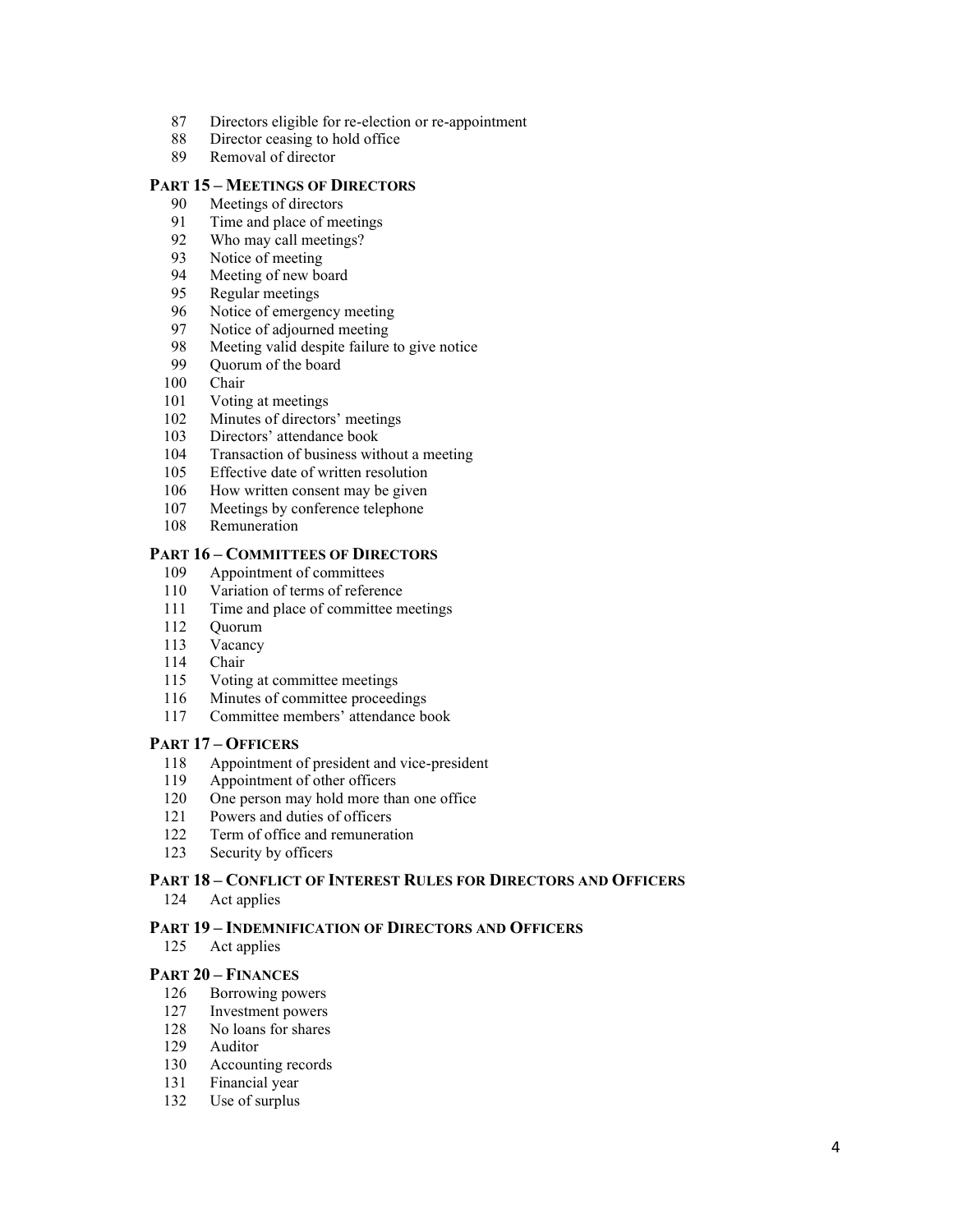- Deficits
- Reserves and patronage returns
- Purchase of additional membership shares
- When payment of patronage returns prohibited
- Lien
- Redemption of membership shares

# PART 21 – DISPUTE RESOLUTION

Disputes to be referred to arbitration committee of members

### PART 22 – NOTICES

- Notice to directors, members, and other persons
- Notice of general meetings and special resolutions
- Notice to Association
- 143 Deemed receipt<br>144 Computation of
- Computation of time
- Undelivered notices
- Omissions, non-receipt and errors
- Persons entitled by death or operation of law bound by notice in certain circumstances

#### PART 23 – SERVICE OF DOCUMENTS

- Service by the Association
- Service on the Association

### PART 24 – CORPORATE SEAL AND EXECUTION OF INSTRUMENTS

- Use of corporate seal
- Custody of seal
- Who may attest seal
- Execution of documents where no seal

# PART 25 – RECORDS

Records of the Association

### PART 26 – ALTERATION OF MEMORANDUM OR RULES

Alteration of memorandum or rules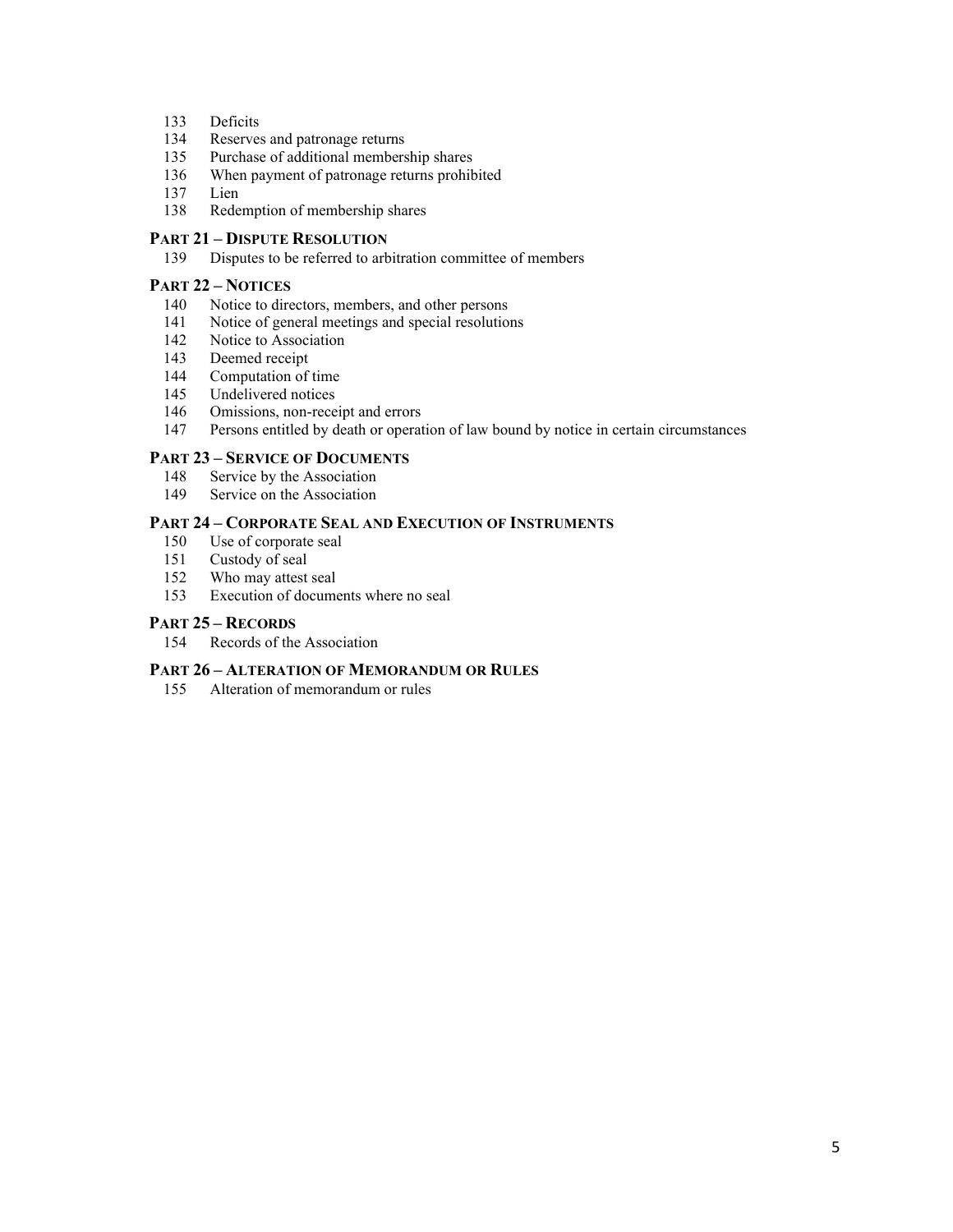# RULES OF THE OTTER FARM AND HOME CO-OPERATIVE

# Part 1 – Interpretation

### **Definitions**

1 In these rules,

"Act" means the *Cooperative Association Act* of British Columbia from time to time in force and all amendments to it;

"Association" means the Otter Farm and Home Co-operative*;*

"board" means the board of directors of the Association for the time being;

"directors" has the meaning set out in the Act;

"eligible organization" has the meaning set out in the Act;

"member" has the meaning set out in the Act;

"memorandum" has the meaning set out in the Act;

"ordinary resolution" means a resolution of the members of the Association that is:

- (a) submitted to all members who are entitled to vote on the resolution and passed by being consented to in writing by 3/4 of those members; or
- (b) passed after the required notice of meeting under the Act, in a general meeting by a ¾ majority of the total votes cast by the members who are entitled to vote on the resolution, including votes cast in person and, if permitted by the Act and these rules, votes cast by mail ballot. All votes must be counted and recorded;

"regulation" means a regulation under the Act as made and amended from time to time;

"rules" means the rules adopted by the Association, as amended from time to time;

"special resolution" means a resolution of the members of the Association that is:

- (a) submitted to all the members who are entitled to vote on the resolution and passed by being consented to in writing by all of them; or
- (b) passed after the required notice of meeting under the Act, in a general meeting by a 3/4 majority of the total votes cast by the members who are entitled to vote on the resolution, including votes cast in person and, if permitted by the Act and these rules, votes cast by mail ballot;

"surplus" means net savings before provision for income tax and before patronage returns.

"trading area" has the meaning set out in the Association's Equity Administration policy, as amended from time to time.

### *Cooperative Association Act* **definitions apply**

2 Words and expressions defined in the Act apply to these rules.

### **Interpretation**

- 3 (1) Words expressed in the singular include the plural and vice versa.
	- (2) Words implying a gender include the other genders and eligible organizations.

### *Cooperative Association Act* **governs**

4 If there is a conflict or inconsistency between the Act and the rules, the Act governs.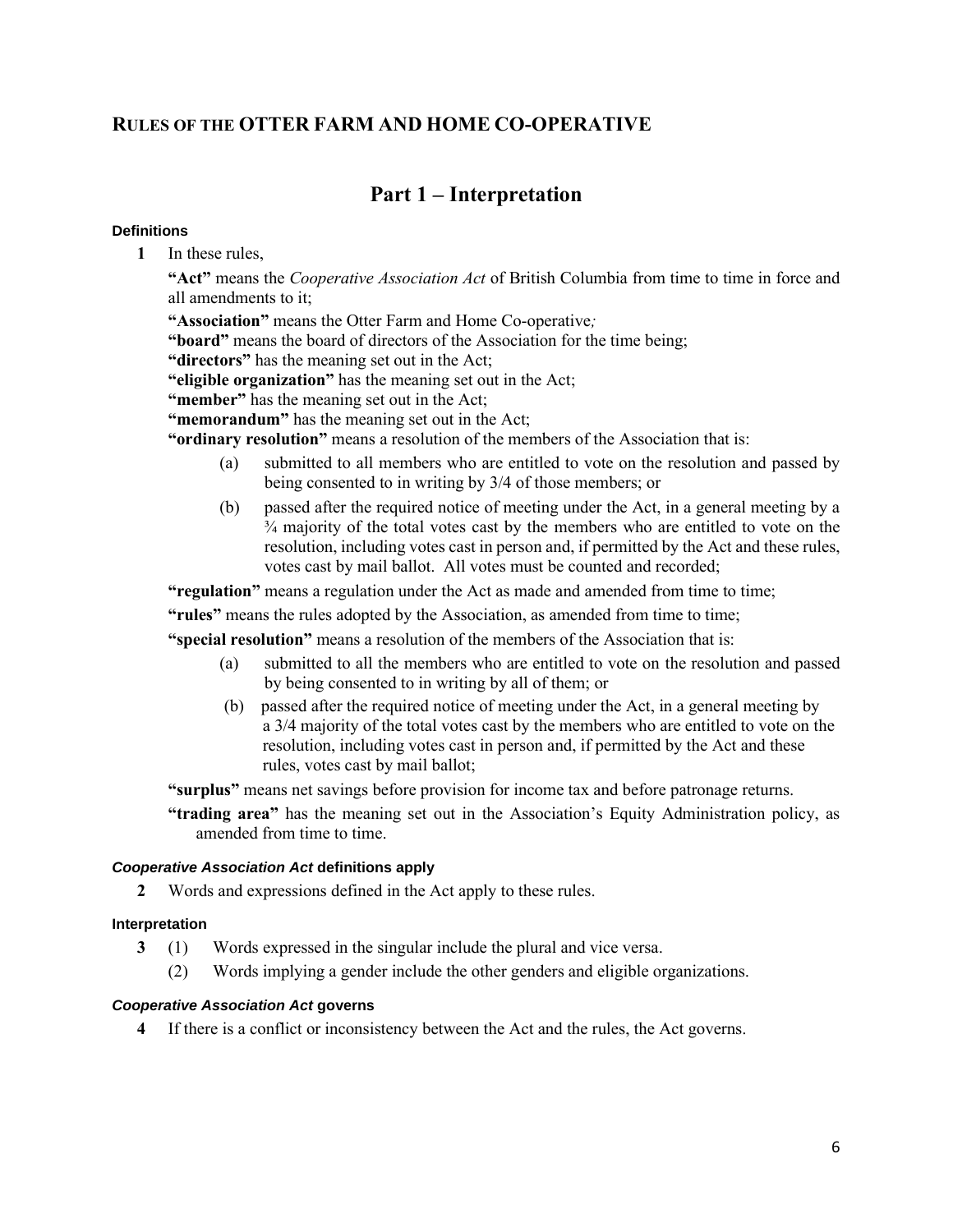# Part 2 – Membership

### **Open membership**

5 Membership in the Association is open in a non-discriminatory manner to individuals and eligible organizations that can use the services of the Association and are willing and able to accept the responsibilities of membership.

### **Application for membership**

6 An individual or eligible organization that wishes to become a member must submit to the Association a written application for membership in the form provided by the Association for that purpose and payment for the minimum number of membership shares required under rule 8 for membership in the Association.

### **Age qualification**

7 To be eligible for membership in the Association, an individual must be at least 16 years of age.

### **Minimum share requirement**

8 Each member must purchase, as a condition of membership, at least 10 membership shares.

### **Approval of application**

9 The directors or a person authorized by the directors to approve applications for membership, may approve or refuse an application for membership, and may postpone consideration of an application for membership.

### **Effective date of membership**

10 Membership is effective on the day that the application for membership is approved under rule 9.

### **Withdrawal from membership**

11 A member may withdraw from membership in the Association by giving written notice to the directors of the member's intention to withdraw.

### **Effective date of withdrawal**

12 The membership of a member ceases on the later of the date the member gives written notice to the Association of the intention to withdraw or the date specified in the member's written notice of intention to withdraw.

### **Notice of death or bankruptcy of individual member**

13 Notice to the Association of the death or bankruptcy of an individual member has the same effect as a notice of intention to withdraw, and rules 11, 12, 18 and 32 apply with the necessary changes, so far as applicable.

### **Notice of bankruptcy, liquidation or dissolution of a member eligible organization**

14 Notice to the Association of the bankruptcy, liquidation or dissolution of a member that is an eligible organization has the same effect as a notice of intention to withdraw, and rules 11, 12, 18 and 32 apply with the necessary changes, so far as applicable.

### **Notice of permanent move**

15 Deleted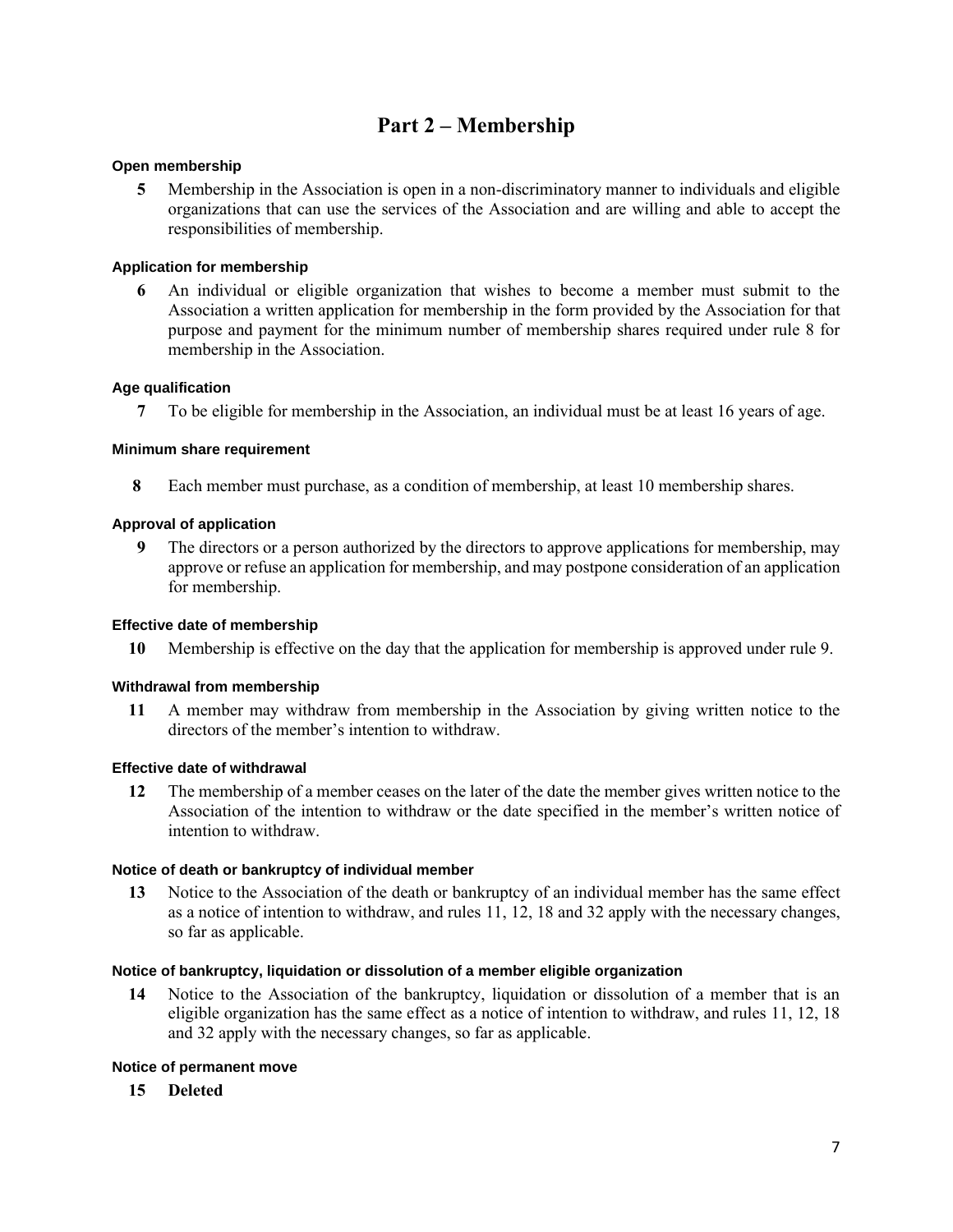### **Grounds for termination of membership**

- 16 (1) Subject to subrule (2) and (3), the Association may terminate the membership of a member in accordance with the Act if
	- (a) the member has engaged in conduct detrimental to the Association,
	- (b) the member has not paid money due by the member to the Association within a reasonable time after receiving written notice to do so from the Association,
	- (c) in the opinion of the directors, based on reasonable grounds, the member
		- (i) has breached a material condition of an agreement with the Association, and
		- (ii) has not rectified the breach within a reasonable time after receiving written notice to do so from the Association, or
	- (d) the member has not transacted any business with the Association for a period of 2 consecutive years.
	- (2) The Association may exercise the power to terminate a membership under subrule (1) only by a resolution of the directors passed by a majority of at least 3/4 of all the directors at a meeting of the directors called to consider the resolution.
	- (3) The provisions regarding notice of the directors' intention to consider terminating a membership and regarding the member's right to be heard are as set out in the Act.

# **Appeal of termination of membership**

- 17 A member whose membership is terminated for a reason set out in rule 16
	- (a) may appeal the termination in accordance with the Act, and
	- (b) if he or she does so, the member continues to be a member of the Association, despite the resolution of the directors terminating the membership, unless the members at the general meeting to which the appeal is brought confirm the termination of membership by a special resolution.

# **Effect of termination, withdrawal or other cessation of membership**

- 18 (1) When a member withdraws from membership or a membership is terminated or ceases for any reason, all rights and privileges attached to that membership cease except the right to require the Association to redeem, in accordance with rule 32 or 33, whichever is applicable, the member's membership shares.
	- (2) The cessation of membership does not release the former member from any debt or obligation owed to the Association unless the instrument of debt or obligation states otherwise.

# Part 3 – Share Structure

# **Authorized share structure**

19 The authorized share structure of the Association is set out in the memorandum.

# Part 4 – Payment for Shares

# **Payment for shares**

20 The Association must not issue or allot membership shares unless the shares are fully paid.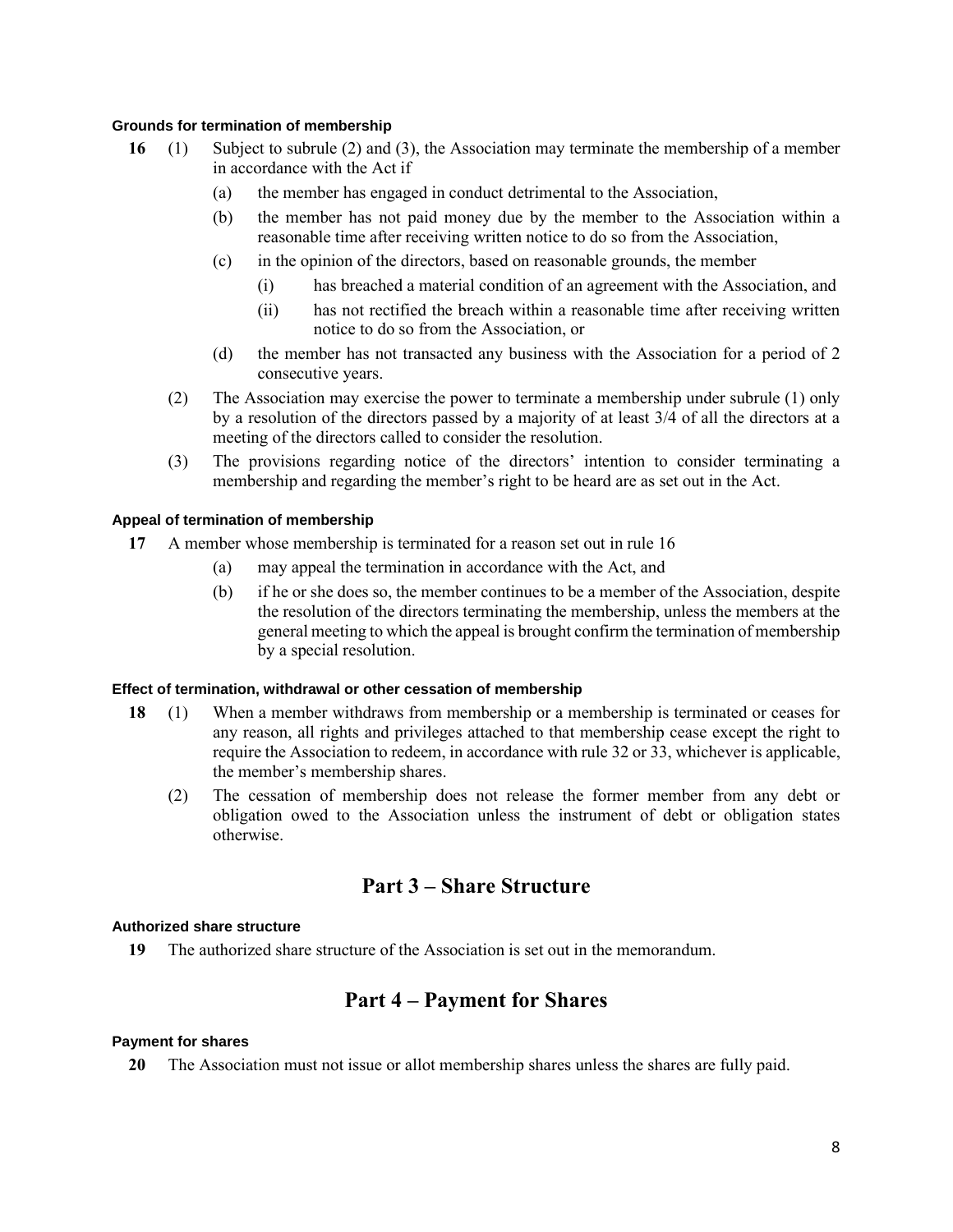# Part 5 – Share Certificates

### **Entitlement to share certificate**

21 The Association is not required to issue membership share certificates.

# Part 6 – Transfer of Shares

### **Requirements of instrument of transfer**

- 22 (1) An instrument of transfer of membership shares in the Association must
	- (a) be in writing,
	- (b) specify the number of shares being transferred, and
	- (c) be executed and dated both by the transferor and transferee, or an attorney authorized in writing by the transferor or transferee, as applicable, or if the transferor or transferee is an eligible organization, by a duly authorized director, officer or attorney of the eligible organization.
	- (2) The transferor remains the holder of the membership shares until the name of the transferee is entered in the register of members.

### **Form of transfer**

23 Membership shares in the Association may be transferred in the following form, or in another usual or common form approved by the directors:

> I, ..........................*[transferor]*, of ..........................*[address of transferor]* in consideration of the sum of \$...... paid to me by ..........................*[transferee]*, of ..........................*[address of transferee]*, do transfer to the transferee ...... *[number]* shares in the ...............................*[name of Association]*, to be held by the transferee or his or her personal representatives and assignees, subject to the conditions on which I held the same at the time of the execution; and I, the transferee, agree to take the shares subject to those conditions.

Signed on ...........................................................(month, day, year).

### **Effective date of transfer of shares**

- 24 A transfer of membership shares does not take effect until
	- (a) any lien of the Association on the shares has been satisfied,
	- (b) a duly executed copy of the transfer has been delivered to the Association,
	- (c) the transfer has been authorized by the directors, and
	- (d) if the transferee is not already a member, the transferee has become a member of the Association.

### **Registering a transfer**

25 The directors must immediately enter the name of the transferee in the register of members when, with respect to the transfer of a share, the requirements of rule 24 have been met.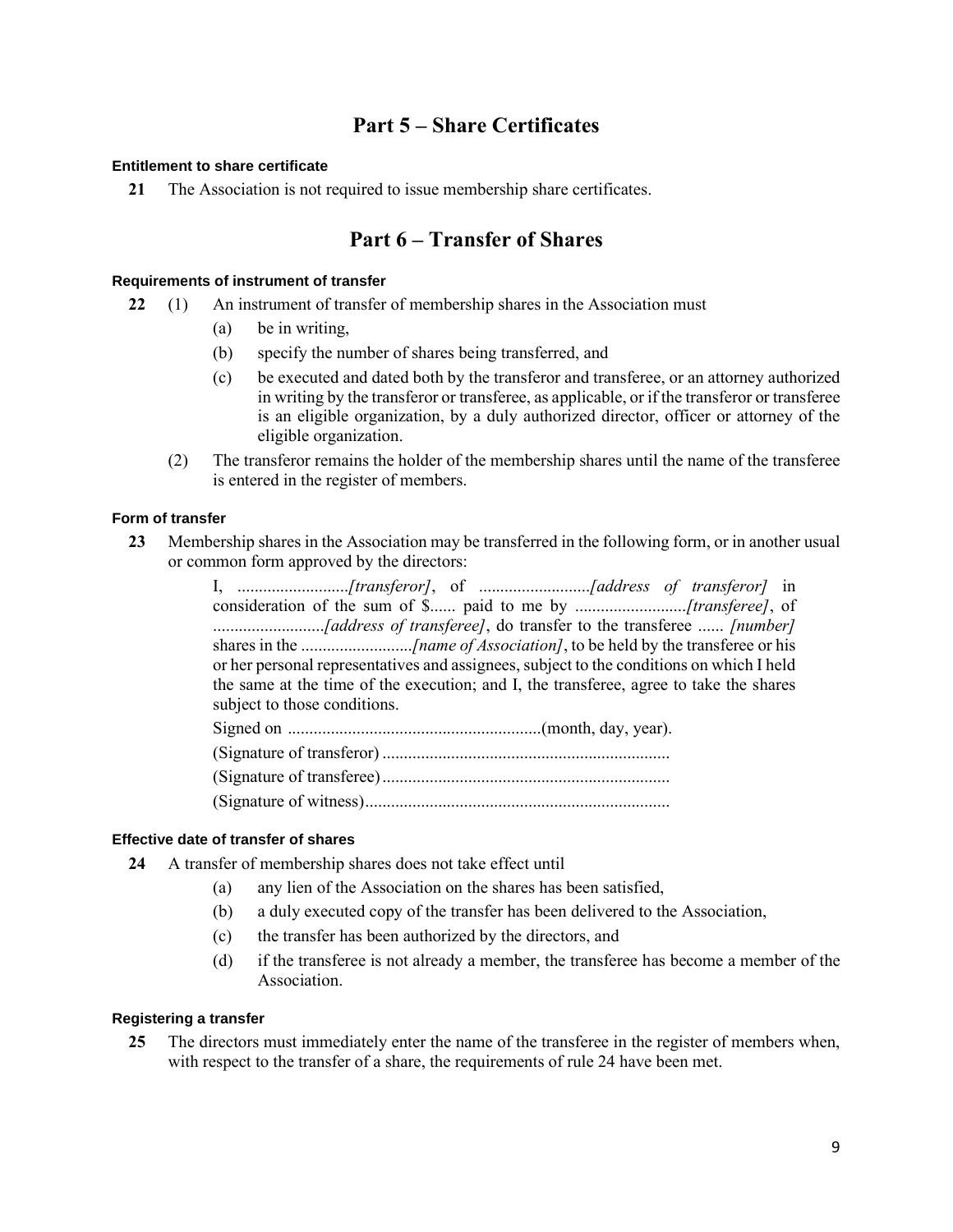### **Effect of lien on transfer or assignment of shares**

26 The Association may refuse to register a transfer or acknowledge an assignment of membership shares affected by a lien established by the Act.

# Part 7 – Transmission of Shares

#### **Procedure on death of a member**

- 27 The person entitled to the membership shares of a deceased member may, on providing proof satisfactory to the directors of the death of the member and the person's entitlement,
	- (a) if the person is not a member, apply under Part 2 for membership in the Association,
	- (b) if the person is a member, request that the directors register the membership shares in the member's name, or
	- (c) apply to the directors to redeem the shares.

### **Registration of share prohibited if person entitled is not a member**

- 28 The Association must not register a membership share in the name of the person entitled to a deceased member's shares unless
	- (a) that person is a member, and
	- (b) the transfer has been authorized by the directors.

### **Redemption of shares**

- 29 Subject to the Act and these rules, if the person entitled to the membership shares of a deceased member does not qualify for membership under Part 2 or the directors do not authorize the transfer of shares to that person, the Association must:
	- (a) redeem the membership shares of the deceased member, other than those membership shares that were issued to the member by the application of patronage returns credited to the member, within 12 months after the person provided the Association with proof of his or her entitlement; and
	- (b) redeem all remaining membership shares, being all membership shares that were issued to the member by the application of patronage returns credited to the member, within the time period the board deems appropriate and in accordance with the order of priority specified in rule 138.

# Part 8 – Redemption of Shares

#### **Association authorized to purchase and redeem its shares**

30 Subject to the Act and these rules, the Association, by a resolution of the directors, may redeem any of its membership shares on the terms specified by the resolution, in accordance with the order of priority specified in rule 138.

#### **When redemption of shares to be prohibited**

- 31 The Association must not exercise its powers to redeem membership shares if there are reasonable grounds for believing that:
	- (a) the Association is unable to pay its liabilities as they become due in the ordinary course of business; or
	- (b) exercising the Association's power to redeem the membership shares would: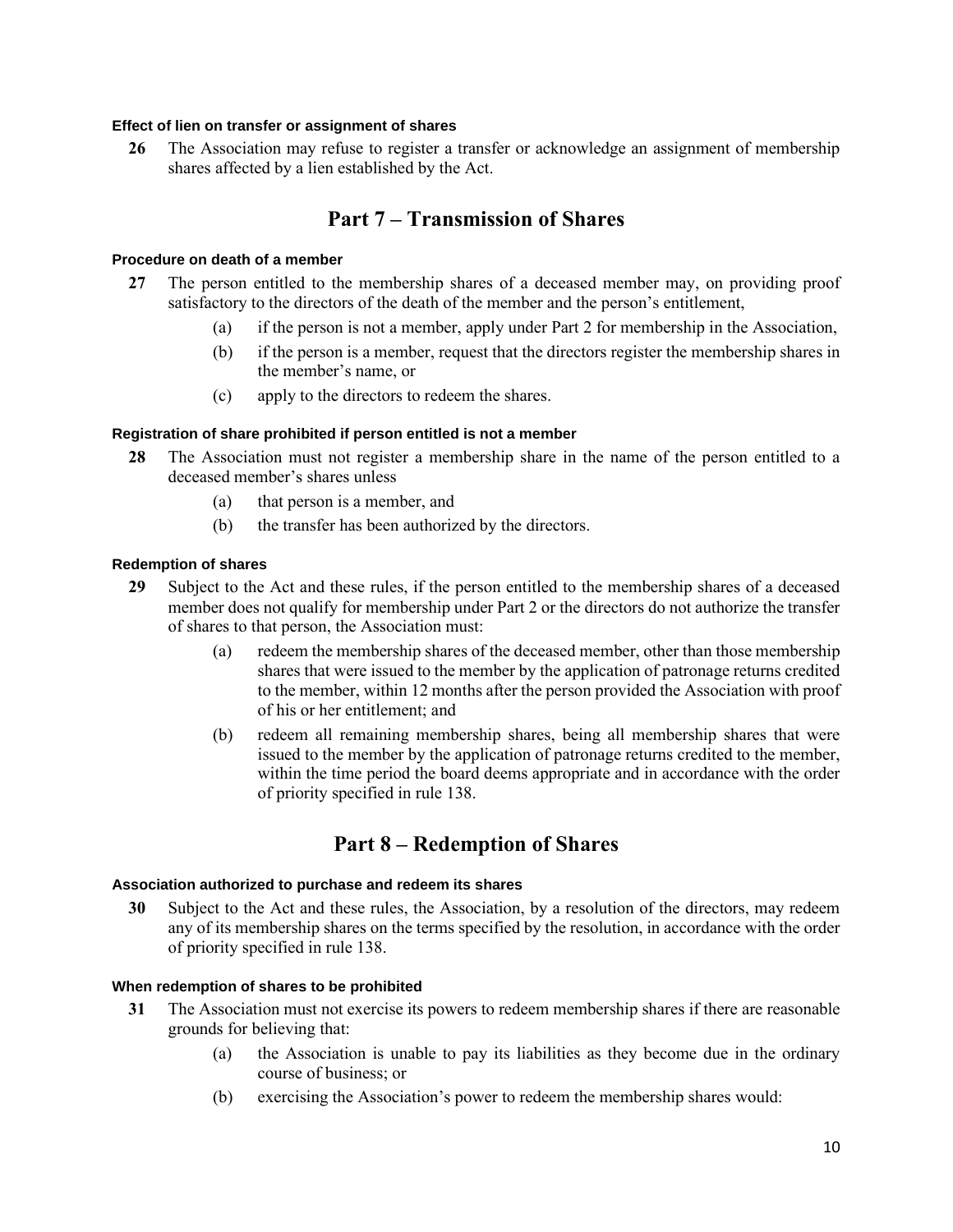- (i) render the Association unable to pay its liabilities as they become due in the ordinary course of business; or
- (ii) cause the realizable value of the Association's assets to be less than its liabilities.

### **Redemption of shares on withdrawal of membership**

- 32 Subject to the Act and these rules, when a member withdraws (including deemed withdrawal in the case of death, bankruptcy, liquidation, dissolution or moving away of a member, as specified in rules 13, 14 and 15), the Association must:
	- (a) redeem the membership shares of that withdrawing member, other than those membership shares that were issued by the application of patronage returns credited to the member, within 12 months after the member withdraws; and
	- (b) redeem all remaining membership shares, being all membership shares that were issued to the member by the application of patronage returns credited to the member, within the time period the board deems appropriate and in accordance with the order of priority specified in rule 138.

### **Redemption of shares on termination of membership**

33 Subject to the Act and these rules, if the Association terminates the membership of a member under rule 16, the Association must immediately redeem all membership shares of the member.

### **Redemption of shares on reaching age 65**

- 33.1 (1) Subject to the Act and these rules, an individual member who has reached 65 years of age will continue to hold the minimum number of membership shares required for membership under rule 8, but may require the Association to redeem the membership shares that were issued to that member by the application of patronage returns credited to the member, by giving written notice to the Association of the request and by providing the Association with reasonable proof of his or her age.
	- (2) Subject to the Act and these rules, if the member gives written notice to the Association as specified in subrule (1), the Association must redeem the member's membership shares referred to in subrule (1) within 12 months after the member has given the Association the written notice required under subrule (1) and in accordance with the order of priority specified in rule 138.

### **Amount to be paid on redemption**

34 Subject to the Act and these rules, a member whose membership shares are being redeemed is entitled to be paid the amount paid for each membership share.

# Part 9 – Register of Members

#### **Register of members**

35 The Association must keep and maintain a register of members in accordance with the Act.

# Part 10 – General Meetings of the Association

### **Annual general meetings**

36 The Association must hold a general meeting at least once in every calendar year within 4 months after the end of its financial year.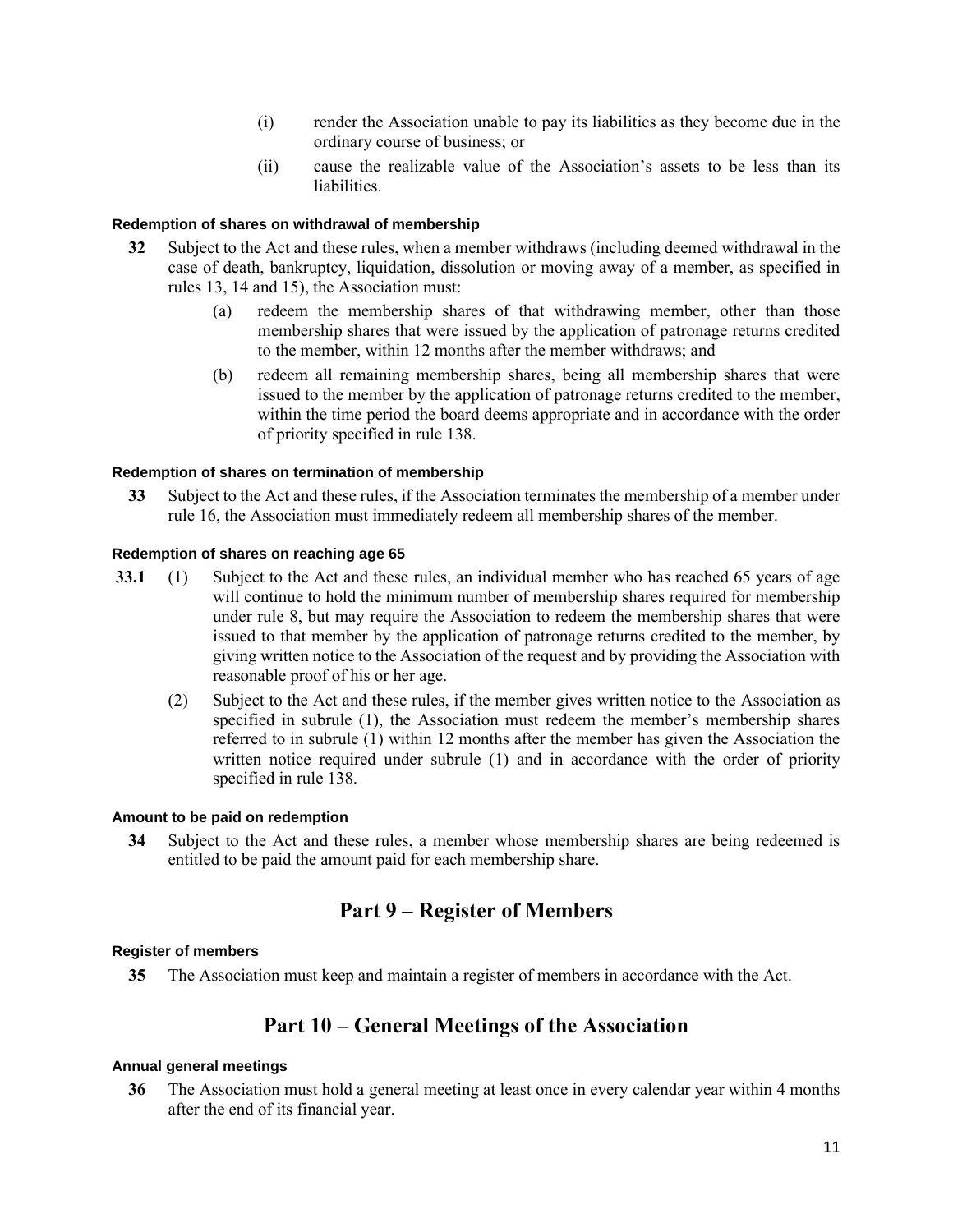### **Order of business at annual general meeting**

- 37 The business to be conducted at annual general meetings shall be as follows and in the order determined by the directors to be appropriate:
	- (a) meeting to be called to order;
	- (b) notice convening meeting to be read;
	- (c) minutes of preceding annual general meeting to be read and adopted or amended and adopted as required;
	- (d) business arising out of minutes, if any, to be considered;
	- (e) reports of standing and special committees, if any, to be read;
	- (f) financial statement to be placed before the meeting;
	- (g) reports of directors to be read;
	- (h) report of auditors to be read;
	- (i) appointment of auditors;
	- (j) unfinished business, if any, to be considered;
	- (k) new business, if any, to be considered;
	- (l) special business, if any, to be considered.

# **Special business**

- 38 (1) Any business other than business listed in rule 37, subparagraphs (a) to (l) inclusive, is special business.
	- (2) Where special business requires a vote, it must be determined by ordinary resolution unless the Act or these rules require a special resolution.

# **Special general meetings**

- 39 (1) The calling of a special general meeting by the directors, either on their own initiative or in response to a requisition by the members, must be in accordance with the Act.
	- (2) The requisitioning of a special general meeting by the members must be in accordance with the Act.
	- (3) The directors may determine the order of business at a special general meeting.

# **Time and place of general meetings**

40 Subject to the Act, general meetings must be held at the time and place in British Columbia that the directors specify.

# **Provision for 2 or more general meetings for the same matters**

- 41 (1) If it is not possible to hold one general meeting at a time when, or place where, a large portion of the membership is able to attend, the directors may choose to call 2 or more general meetings to be held at the times and the places in British Columbia that they specify in the notice of meetings.
	- (2) Votes taken at meetings referred to in subrule (1) must be by secret ballot.
	- (3) The sum of the total votes taken at the meetings referred to in subrule (1) determine whether a resolution considered at those meetings is adopted or rejected.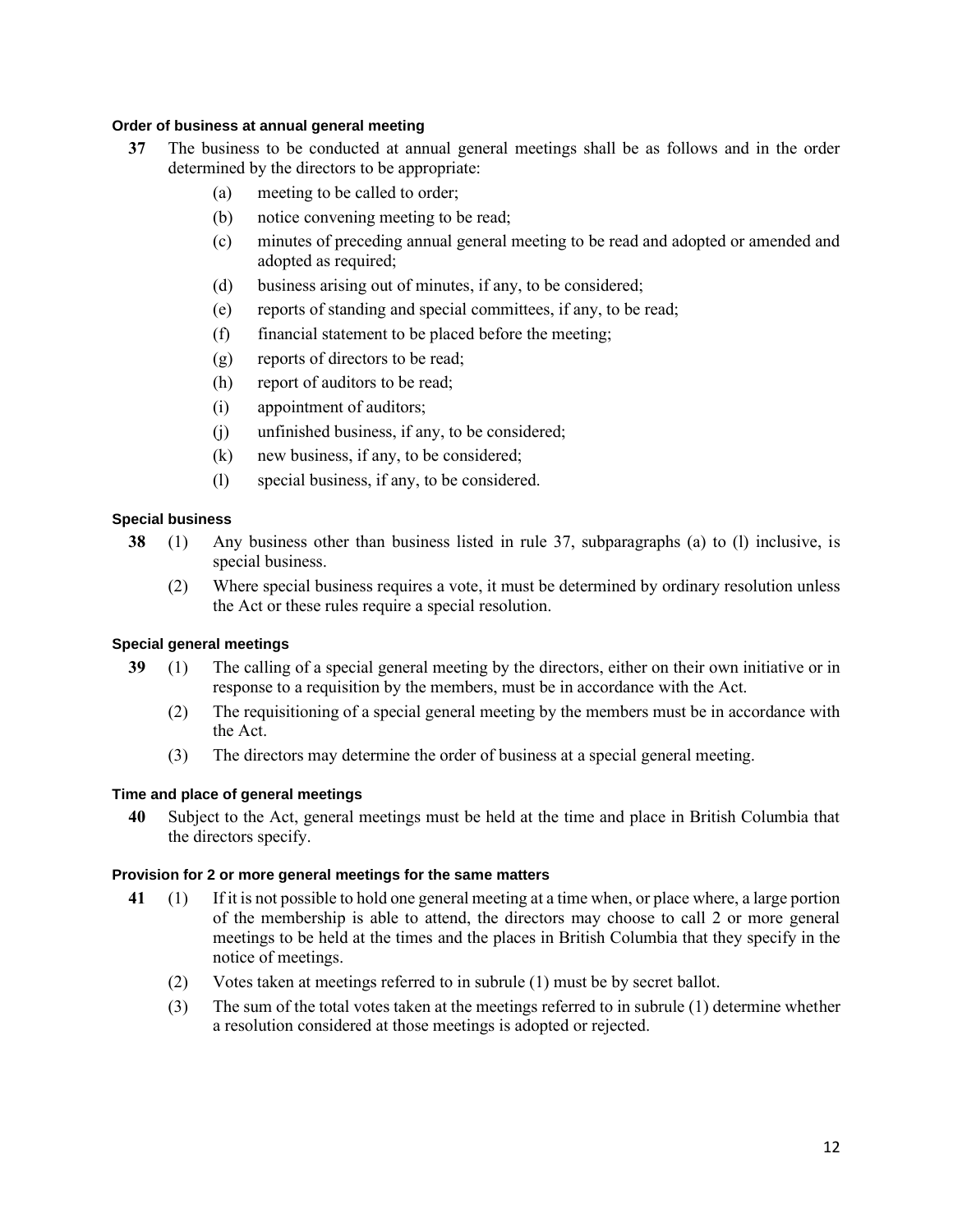#### **Entitlement to vote at General Meeting**

42 Only members recorded as such in the register of members on the last day of the previous fiscal year of the Association shall be eligible to vote at the general meeting or to participate in electronic voting as authorized under these rules.

### **Notice of general meetings of the Association**

43 Notice of general meetings must be given to members and to the auditor in the manner set out in Part 22 of these rules.

#### **Notice of special business**

44 If special business is to be considered at a general meeting, the notice of the meeting must state the nature of the special business in sufficient detail to permit a member to form a reasoned judgment concerning the business.

### **Notice of a special resolution**

- 45 (1) If a special resolution is to be proposed at a general meeting, the notice of the meeting must include
	- (a) the full text of the special resolution, or
	- (b) if the full text of the special resolution is too lengthy for convenient inclusion in the notice, a summary of the text in sufficient detail to permit a member to form a reasoned judgment concerning the special resolution.
	- (2) If a notice of a general meeting contains a summary of the text of a special resolution as provided in subrule  $(1)(b)$ , the notice must also state the place where the full text of that special resolution can be obtained.

### **Notice of adjourned meeting**

46 If a general meeting is adjourned for fewer than 30 days, it is not necessary to give notice of the adjourned meeting other than by announcement at the first meeting that is adjourned, but if a general meeting is adjourned by one or more adjournments for an aggregate of 30 days or more, notice of the adjourned meeting must be given in the same manner as for the original meeting.

#### **Meeting valid despite failure to give notice**

47 The accidental omission to give notice of any general meeting to, or the non-receipt of any notice by, a member or person entitled to receive notice does not invalidate any proceedings at that meeting.

#### **Quorum**

48 The quorum for the transaction of business at a general meeting is 10% of the total number of members entitled to vote at the meeting, or 15 members entitled to vote at the meeting, whichever is less.

### **Requirement of quorum**

49 No business, other than the election of a chair under rule 51 and the adjournment of the meeting, may be transacted at any general meeting unless a quorum is present at the commencement of the meeting and if, at any time during the meeting, a quorum ceases to be present, any business then in progress is suspended until a quorum is present or until the meeting is adjourned or terminated, as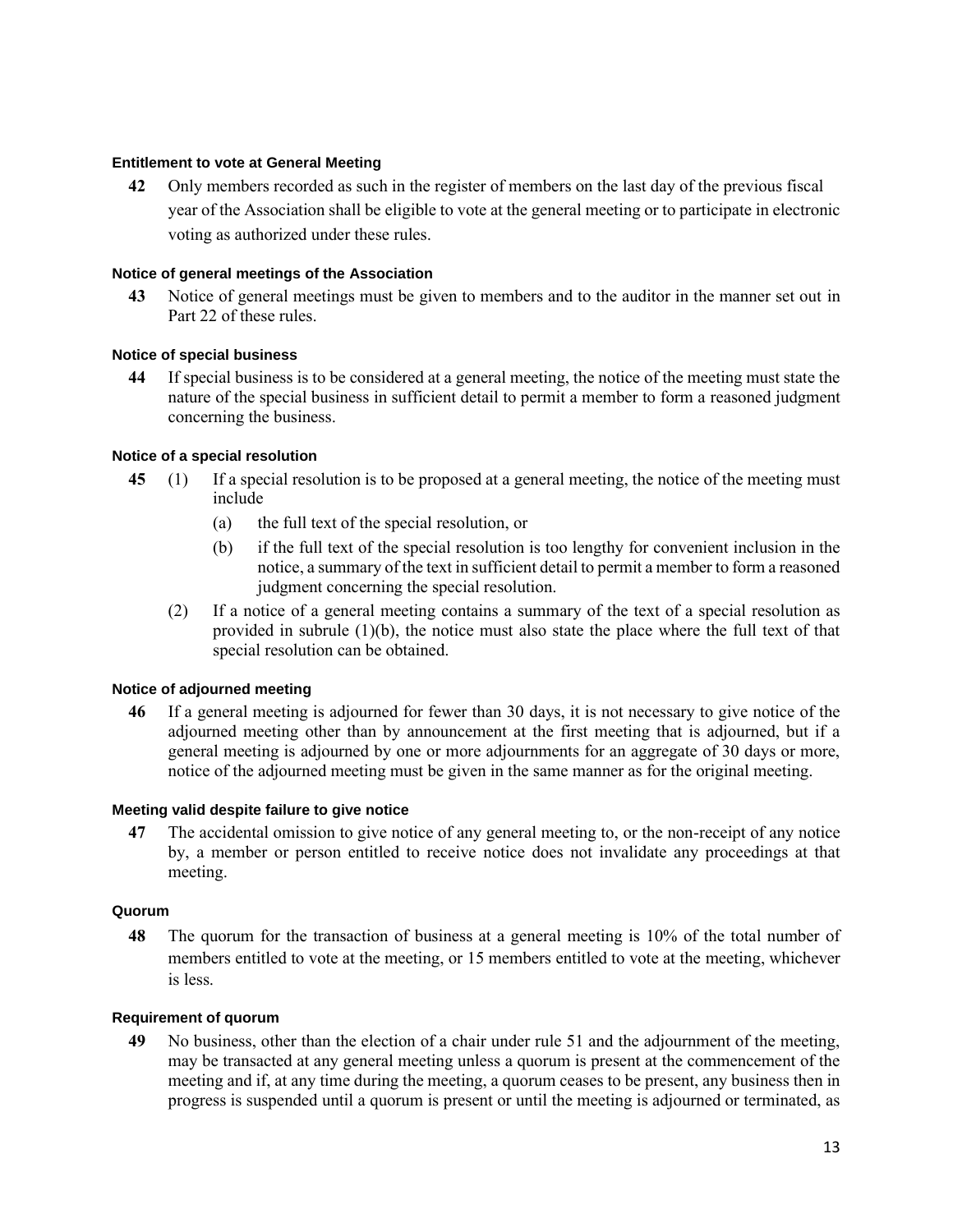the case may be.

# **Lack of quorum**

- 50 (1) If, within one hour after the time appointed for a general meeting, a quorum is not present, the meeting,
	- (a) if convened by requisition of members, must be dissolved, and
	- (b) in any other case, stands adjourned to the same day in the next week at the same time and place, unless the board changes the place of the meeting out of necessity.
	- (2) If at the adjourned meeting referred to in subrule (1) a quorum is not present within 1/2 hour after the time appointed, the individuals present and entitled to vote are deemed to constitute a quorum.

# **Chair**

51 The chair of a general meeting must be one of the president, the vice-president, or, if neither the president nor the vice-president is present or willing to serve, some other member elected by the members present at that general meeting.

# **Adjournments by chair**

52 The chair of a general meeting may, and, if so directed by the individuals present and entitled to vote, must, adjourn the meeting from time to time and from place to place, but no business may be transacted at any adjourned meeting other than the business left unfinished at the meeting from which the adjournment took place.

# **Minutes of meetings**

53 The secretary must record the minutes of all resolutions and proceedings at a general meeting in books provided by the directors for that purpose.

# **Persons entitled to be present**

54 The only individuals entitled to be present at a general meeting are those entitled to vote at that meeting, the auditor of the Association, if any, and others who are entitled or required under any provision of the Act or these rules to be present.

# **Other persons may be admitted**

55 An individual who is not entitled to be present at a general meeting under rule 54 may be admitted to a meeting on the invitation of the chair or with the consent of the individuals at the meeting who are entitled to vote.

# **Electronic broadcast of meetings and electronic voting**

- 56 Members may view general meetings and vote at general meetings electronically where such has been expressly authorized under these rules.
- 56 a. The board may authorize a live stream or other electronic broadcast of a general meeting, but members viewing the general meeting are not entitled to be included in a quorum and are not entitled to vote on any resolutions at the general meeting, except for the election of directors as expressly authorized under these rules.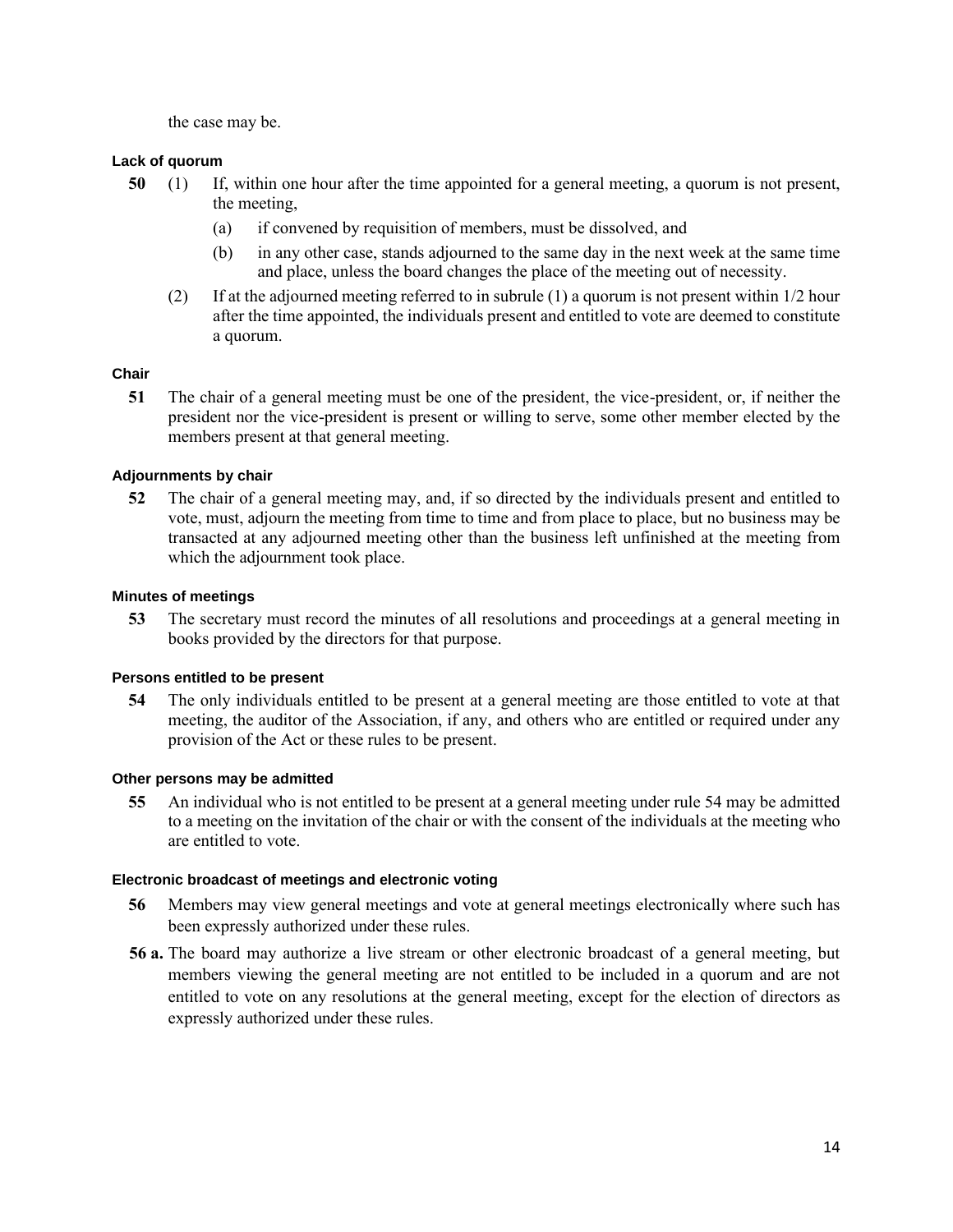# Part 11 – Voting at General Meetings

### **Actions to be determined by ordinary resolution**

57 At a general meeting, every motion must be determined by ordinary resolution unless the Act or these rules require a special resolution.

### **Chair not entitled to casting vote**

- 58 In case of an equality of votes,
	- (a) the chair of a general meeting is not entitled to a second or casting vote, and
	- (b) the motion is lost.

# **Decisions by show of hands or secret ballot**

- 59 Every motion put to a vote at a general meeting shall be decided on a show of hands unless:
	- (a) the Association is required to conduct the vote by secret ballot because the Association is holding 2 or more general meetings as permitted in rule 41; or
	- (b) before or promptly on the declaration of the result of the vote by a show of hands, a secret ballot is directed by the chair or demanded by at least five members who are present and entitled to vote.

# **Secret ballots**

- 60 (1) Subject to rule 62, a secret ballot must be taken in the manner and at the time, either at the general meeting or within 7 days after the date of the meeting, and at the place that the chair of the meeting directs.
	- (2) The result of the secret ballot is deemed to be a resolution of the general meeting at which the secret ballot is demanded.
	- (3) The individuals who demanded a secret ballot may withdraw the demand before the secret ballot is taken.

# **Chair must resolve dispute on a secret ballot**

61 The chair must determine any dispute as to the admission or rejection of a vote given on a secret ballot, and the chair's determination, made in good faith, is final and conclusive.

### **Demand for a secret ballot on adjournment**

62 A secret ballot demanded on a motion for adjournment must be taken immediately at the meeting.

# **Demand for a secret ballot not to prevent continuation of meeting**

63 A demand for a secret ballot does not prevent the continuation of a general meeting for the transaction of any business other than the motion on which the secret ballot has been demanded unless the chair orders otherwise.

### **Declaration of result**

- 64 (1) The chair must declare to the general meeting the decision on every motion in accordance with the result of the show of hands, and that decision must be entered in the minutes of the meeting.
	- (2) Where a secret ballot has been demanded, the chair must declare to the general meeting the decision on the motion if the decision is available before adjournment and, if not, then the chair must ensure that it is entered in the minutes of the meeting.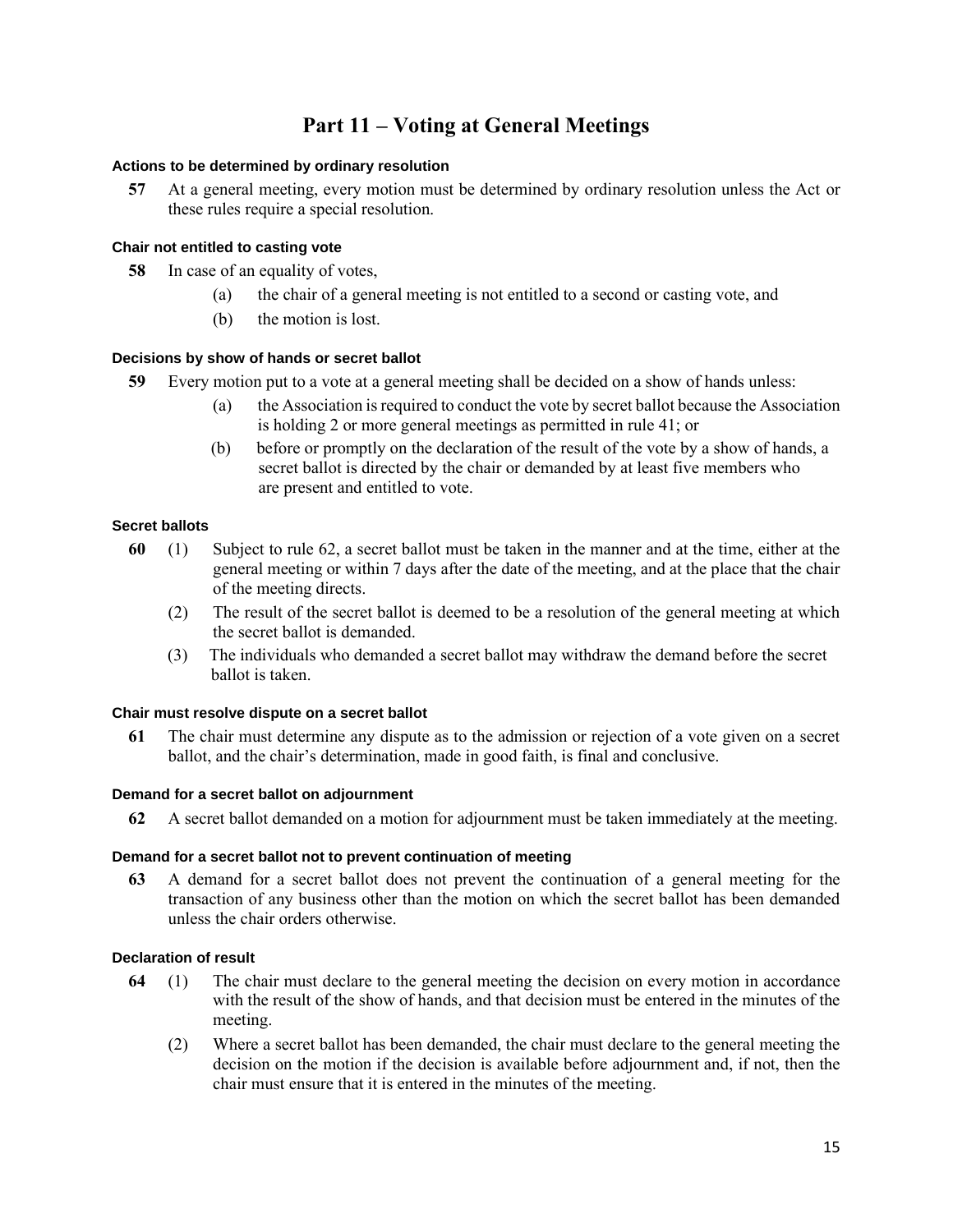### **Declaration is proof**

65 Unless a secret ballot is required or demanded, a declaration by the chair that a motion has been carried, or carried unanimously, or by a particular majority, or lost or not carried by a particular majority, and an entry to that effect in the minutes of the general meeting is proof, in the absence of evidence to the contrary, of the fact without proof of the number or proportion of the votes recorded in favour of or against that motion.

### **Retention of ballots**

- 66 Each ballot cast on a secret ballot
	- (a) must be kept at the registered office of the Association for at least 3 months after the general meeting at which it was conducted,
	- (b) during the period referred to in paragraph (a), must be open to inspection at the registered office of the Association during the Association's normal business hours by any member entitled to vote at the meeting from which the ballot came, and
	- (c) may be destroyed at the end of the period referred to in paragraph (a).

# Part 12 – Voting Rights of Members

### **Voting rights and restrictions**

67 Subject to these rules, a member has only one vote.

### **Votes of persons in representative capacity**

68 A person who is not registered as the holder of a membership share but who is entitled to vote at a general meeting as a representative of a member eligible organization may vote in the same manner as if he or she were a member if, before the meeting at which he or she proposes to vote, he or she satisfies the directors of his or her right to vote at that meeting.

### **Representative of eligible organization**

- 69 (1) If an eligible organization provides evidence pursuant to rule 71 that it has appointed an individual to represent it at a general meeting,
	- (a) the representative is entitled to exercise in respect of and at that meeting the same rights on behalf of the eligible organization as that eligible organization could exercise if it were an individual member of the Association present at the meeting, and
	- (b) the representative, if present at the meeting, is to be counted for the purpose of forming a quorum.
	- (2) The evidence of appointment of a representative of an eligible organization may be provided to the Association by written instrument, telegram, telex, facsimile transmission, or other method of electronic transmission.
	- (3) If an eligible organization appoints a member of the Association as its representative, that individual is entitled to vote both in his or her own right as a member and as the representative of the eligible organization.
	- (4) No individual may vote as the representative of more than 3 eligible organizations.

### **Proxy voting at a general meeting**

70 There will be no proxy voting at meetings of the members.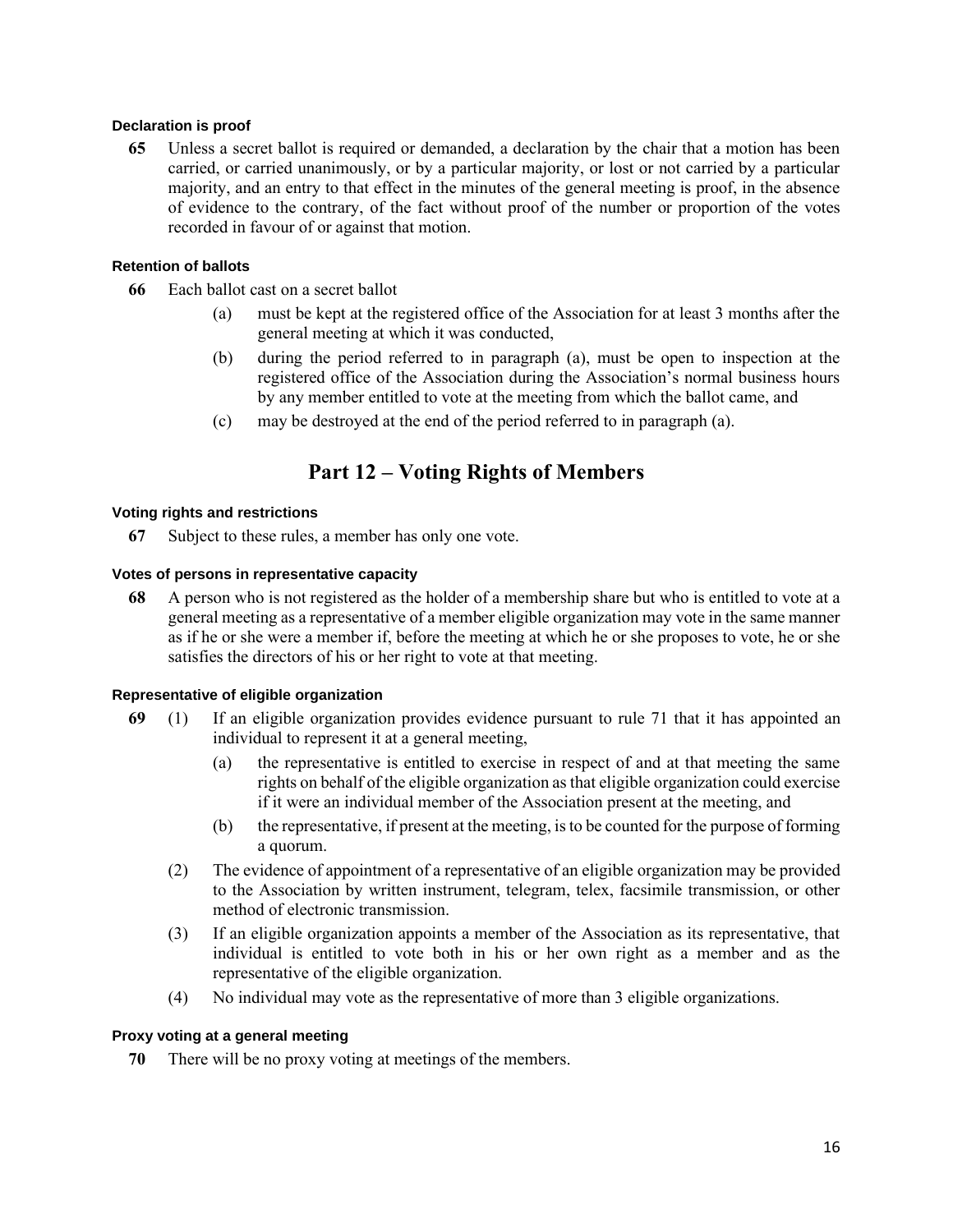### **Requirements for appointments of representatives**

- 71 An instrument appointing a representative of a member that is an eligible organization
	- (a) must be in writing,
	- (b) must identify the eligible organization and the individual appointed as the representative of the eligible organization,
	- (c) must identify the meeting for which the representative is appointed,
	- (d) must be signed by a duly authorized director, officer or attorney of the eligible organization,
	- (e) must include the date of the signature referred to in paragraph (d), and
	- (f) remains in effect until replaced by a subsequent instrument that appoints a new representative of the eligible organization.

### **Deposit of appointments of representatives**

- 72 Every appointment of representative of a member eligible organization must be deposited
	- (a) at the registered office of the Association at least 48 hours, excluding Saturdays, Sundays, and holidays, before the time for holding the meeting in respect of which the person named in the instrument is appointed, or
	- (b) at the place specified for the meeting, before its commencement, with a director or officer or the solicitor of the Association.

### **Production of evidence of authority to vote**

73 The chair of any meeting may, but need not, inquire into the authority of any person to vote at the meeting and may, but need not, demand from that person evidence of his or her authority to vote.

# Part 13 – Directors

### **Duties of directors**

74 The directors must manage or supervise the management of the Association in accordance with the responsibilities, duties and powers set out in the Act, the regulation, the memorandum and these rules.

### **Number of directors**

- 75 (1) The Association must have,
	- (a) in accordance with the Act, at least 3 directors, and
	- (b) not more than 11 directors.
	- (2) The number of directors shall be determined from time to time, within the limits set out in subrule (1), by ordinary resolution of the members.

### **Qualifications for directors**

- 76 (1) All of the directors of the Association, must be individuals ordinarily resident in Canada.
	- (2) All of the directors of the Association must be individuals ordinarily resident in British Columbia.
	- (3) All of the directors must be members of the Association
	- (4) No individual is entitled to become or act as a director of the Association if:
		- (a) the individual is under the age of 18 years;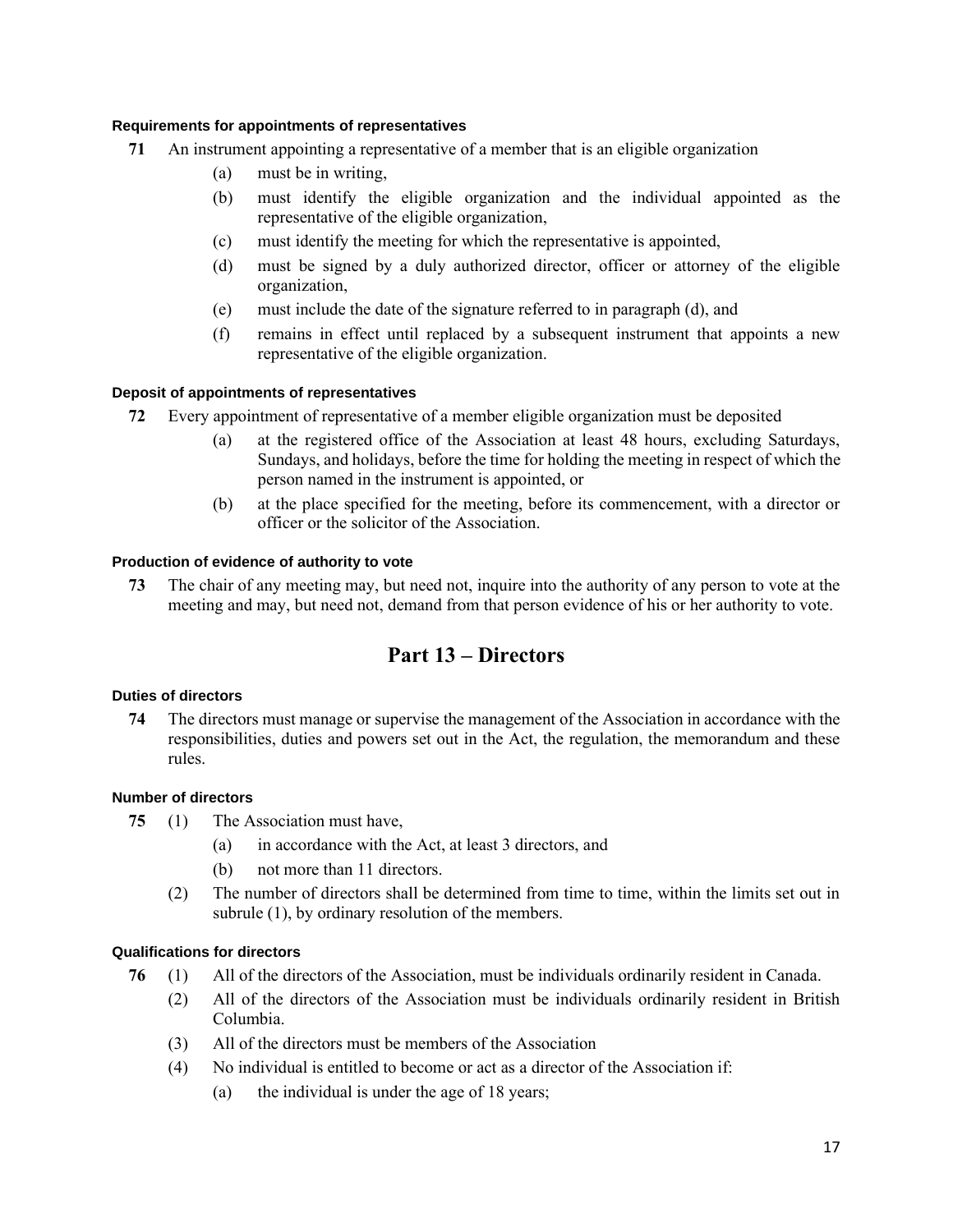- (b) the individual is found by a court, in Canada or elsewhere, to be incapable of managing the individual's own affairs;
- (c) the individual is an undischarged bankrupt;
- (d) the individual is convicted in or out of British Columbia of an offence in connection with the promotion, formation or management of a corporation, or an offence involving fraud, unless the events described in the Act have occurred;
- (e) the individual is an employee of the Association or is the spouse (as that term is defined in the Family Law Act) of an employee of the Association.
- (f) the individual has an account with the Association that is more than 60 days in arrears.
- (g) the individual has purchased less than \$2500 per fiscal year from the Association.

# **Security by directors**

77 Before entering on his or her duties, a director who receives or has charge of money of the Association must give security as may be considered necessary by the directors.

# Part 14 – Election, Appointment and Removal of Directors

### **Yearly Election**

- 78a An election of directors must be held in each calendar year to replace those directors whose terms of office have expired or will expire at the end of the next annual meeting.
- 78b The board shall establish election procedures that are; designed to encourage and make practical voting by all members, consider the resources of the Association, and are not contrary to or inconsistent with the Act or these rules.
- 78c Each year not less than 40 days prior to the date set by the board for the election of directors or the first date of the period during which members may vote the board must post notices setting out procedures established by the board for the election of directors in prominent locations at all places of the business of the Association. The notices must remain in place until after the results of the election are declared.

### **Nomination of candidates**

79a A member may nominate a candidate for director. Nominations must be made no earlier than 90 days prior and no later than 30 days prior to the date set by the board for the election of directors.

# **Voting by secret ballot**

80 If the number of nominees in an election of directors exceeds the number of directors to be elected at the election, the election of directors must be by secret ballot.

# Voting by electronic ballot

- 80a The board may establish a secure procedure to allow for electronic ballots in the election of directors.
- 80b If the board approves the use of electronic ballots in an election of directors,

(a) members must be given the choice whether to use an electronic ballot or to vote in person,

(b) the election of directors must be by secret ballot,

(c) electronic ballots may be used in addition to in person voting for directors at a general meeting, provided that a procedure has been established to ensure that each member can only exercise one vote, and

(d) if electronic ballots are used in addition to in person voting for directors at a general meeting,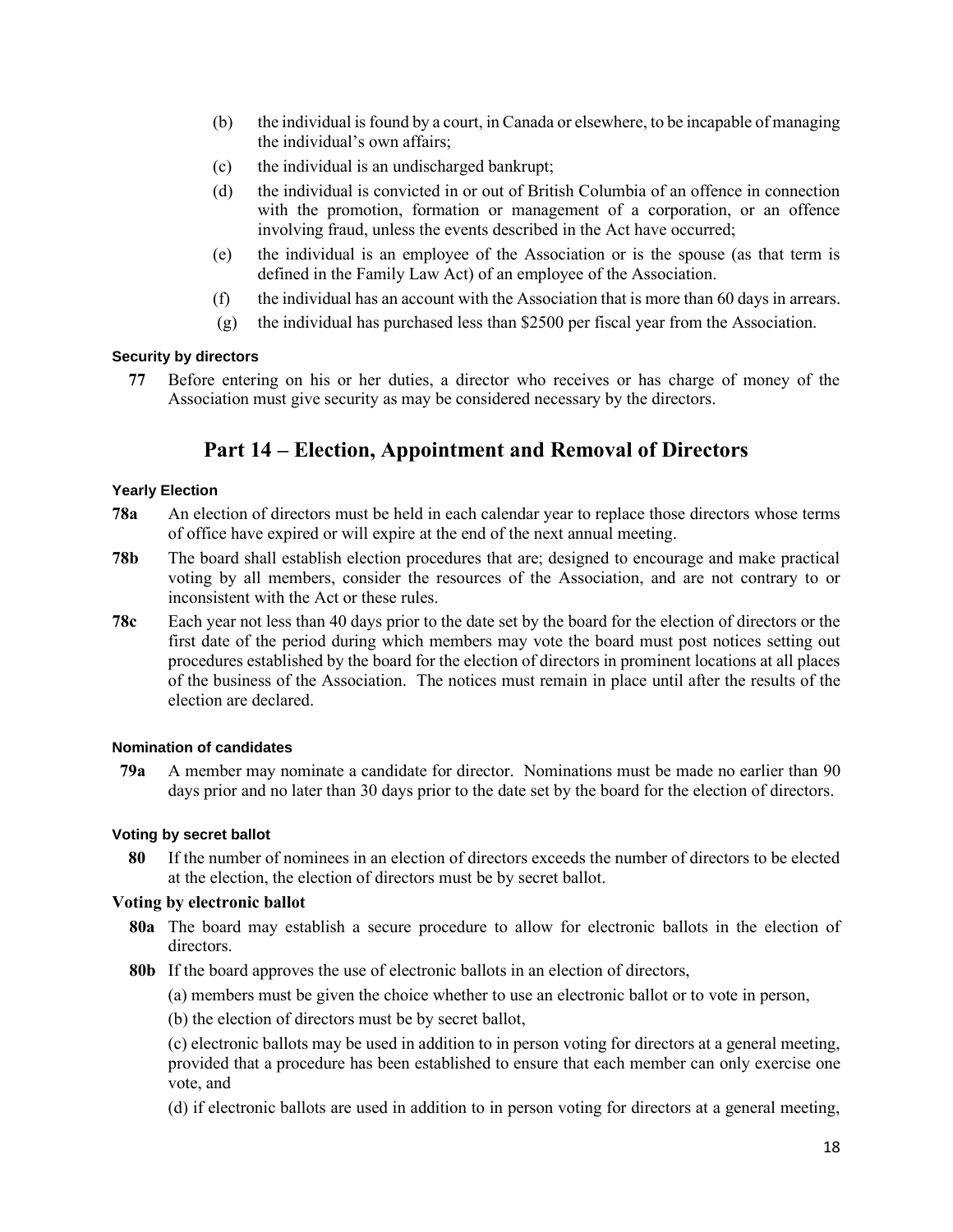such electronic ballots will be tallied at the same time as the in person secret ballots.

### **Candidates declared elected**

81 If the number of candidates nominated for director is equal to the number of directors to be elected, those nominated candidates are declared elected and no election is required.

### **Directors elected according to number of votes**

82 In an election of directors, the chair must declare elected the candidates who received the highest number of valid votes up to the number of directors to be elected.

### **If 2 or more candidates receive equal number of votes for last vacancy**

- 83 If 2 or more candidates receive an equal number of votes for the last vacancy on the board and it is not practical to hold a run-off election at the meeting,
	- (a) the directors who have already been elected in the election, and
	- (b) the directors whose terms of office will not expire at the end of the meeting at which the election is held must determine which of those candidates is to be elected.

### **Consent to act as director**

84 For the election or appointment of a director to be valid, consent of the candidate must be provided in accordance with the Act.

### **Terms of office of directors**

- 85 (1) Except as otherwise provided in these rules, directors hold office until their successors are elected at the third annual general meeting following their election.
	- (2) The members at a general meeting at which directors are elected are entitled, by ordinary resolution passed before the election of directors, to provide for staggered terms of office among the directors to be elected at that general meeting.
	- (3) A reduction in the number of directors under rule 75 does not affect the unexpired term of a director in office.

### **Effect of vacancy on ability of directors to act**

- 86 (1) Despite any vacancy on the board, the continuing directors
	- (a) if and so long as the number of continuing directors constitutes a quorum of the board, may continue to function without filling the vacancy or may appoint a qualified member to fill the vacancy, or
	- (b) if the number of continuing directors does not constitute a quorum of the board, may appoint directors for the purpose of increasing the number of directors to a quorum to enable them to call a general meeting and for no other purposes.
	- (2) Except in the circumstances described and to the extent authorized in subrule (1)(b), the directors are not entitled to fill a vacancy on the board that is caused by either an increase in the number of directors under rule 75 or a failure to elect the minimum number of directors required by these rules.
	- (3) In the circumstances described in subrule (1)(b) or when there are vacancies on the board as a result of an increase in the number of directors under rule 75 or a failure to elect the minimum number of directors required by these rules, the board must call, as soon as practicable, a general meeting to fill the vacancy.
	- (4) The term of office of a director appointed to fill a vacancy expires at the annual general meeting that follows the director's appointment.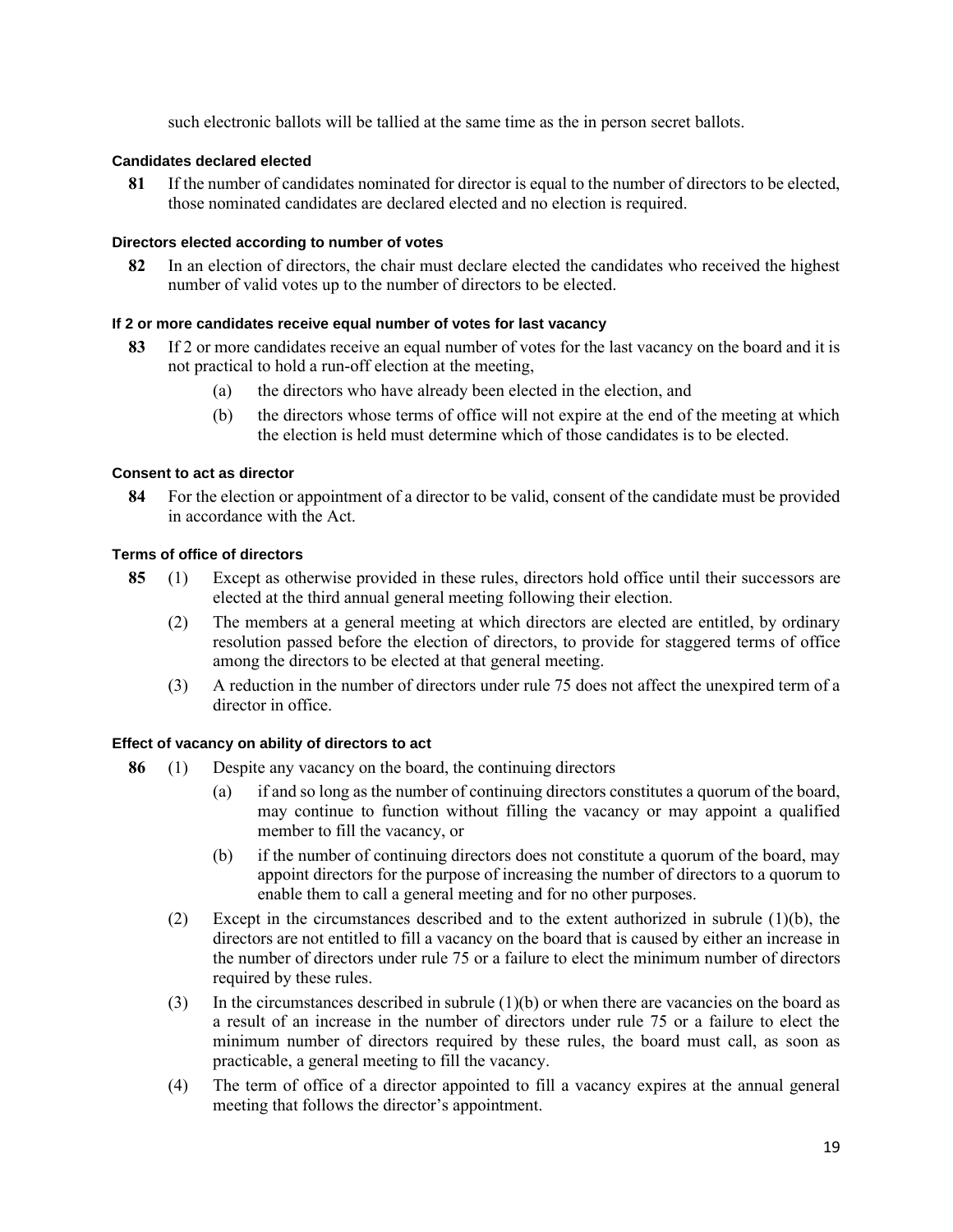- (5) The term of office of a director elected to fill a vacancy expires at the annual general meeting that that director's predecessor's term of office would have expired.
- (6) If, as the result of a vacancy, there are no directors of the Association, any member may call a special general meeting to elect directors to fill the vacancies on the board.

### **Directors eligible for re-election or re-appointment**

- 87 (1) Subject to subrule (2), a person whose term as director is ending is eligible for re-election or reappointment.
	- (2) A director who has served three (3) consecutive full terms as a director shall not be eligible for re-election as a director until an interval of one (1) year has passed since the expiration of his or her last term as a director.

### **Director ceasing to hold office**

- 88 A director ceases to hold office if:
	- (a) the term of office of that director expires in accordance with the Act or these rules;
	- (b) the director dies or resigns;
	- (c) the director is removed from office in accordance with the Act or these rules; or
	- (d) the director ceases to be qualified to be or act as a director under the Act or these rules.

### **Removal of director**

- 89 (1) The members, by special resolution, may remove any director before the expiration of his or her term of office.
	- (2) Consideration of a special resolution to remove a director before the expiration of his or her term of office is special business and must be handled as set out in rules 44 and 45.
	- (3) The members, by ordinary resolution, may fill any vacancy created by the removal of a director from office under this rule.

# Part 15 – Meetings of Directors

### **Meetings of directors**

90 Subject to the Act and these rules, the directors may meet together for the dispatch of business, adjourn and otherwise regulate their meetings as they consider appropriate.

# **Time and place of meetings**

91 Meetings of the board must be held at the time and place in British Columbia that the board determines is appropriate, and if the board does not determine the time and place, the president of the Association or any two directors may make that determination.

# **Who may call meetings**

92 The president may, and the secretary of the Association on the request of a director must, call a meeting of the directors at any time.

# **Notice of meeting**

- 93 (1) Subject to rules 94, 95, 96, 97 and 98, at least 7 days' notice of a meeting of the directors, specifying the place, date and hour of the meeting, must be given to each director and is sufficiently given if provided by:
	- (a) personal delivery,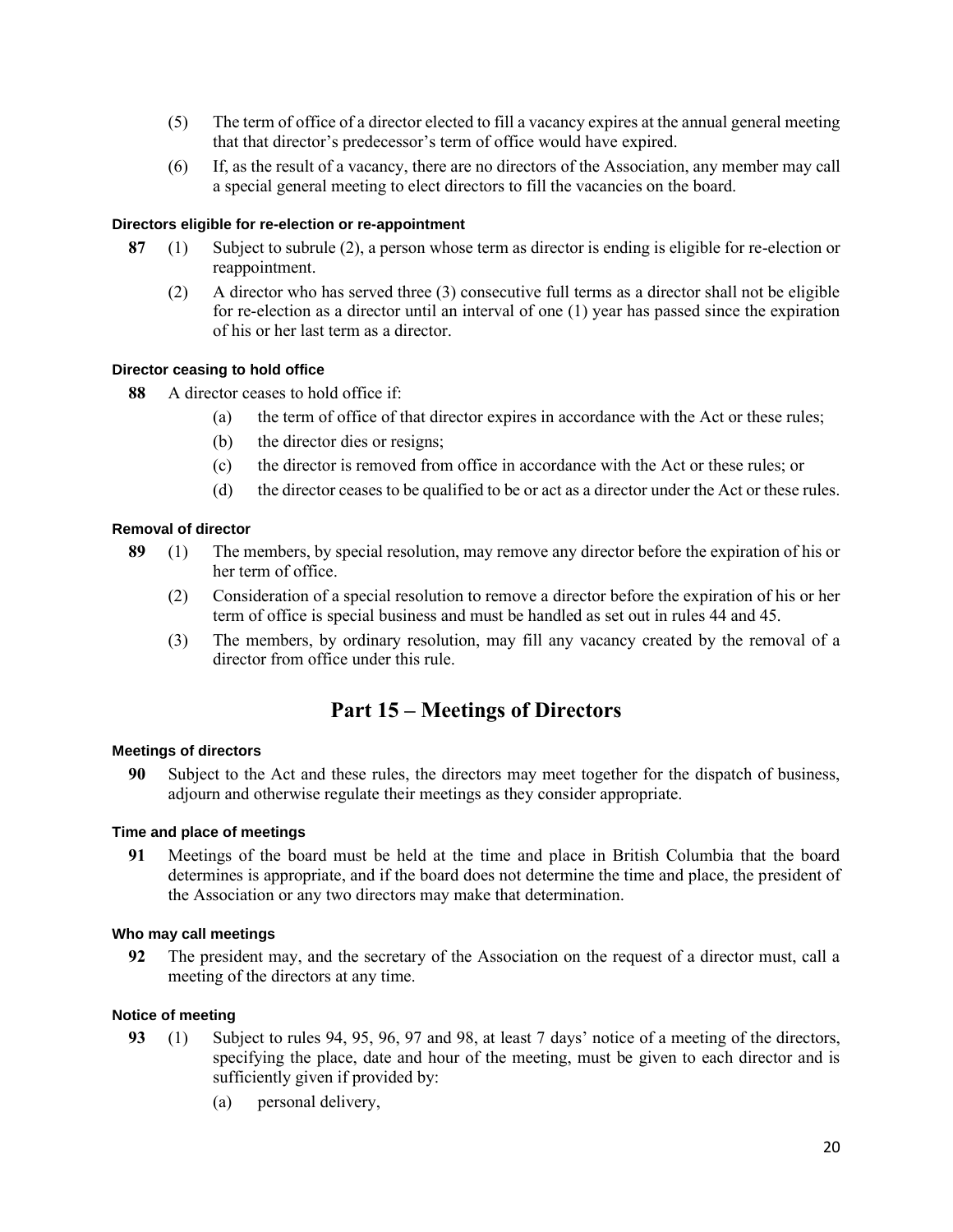- (b) mail addressed to the director's address as it appears in the register of directors,
- (c) leaving it at the director's usual business or residential address,
- (d) telegram, telex, facsimile transmission, or other method of electronic transmission, or
- (e) telephone to the director's telephone number as provided by the director.
- (2) A notice of a meeting of directors must specify the purpose of, or the business to be transacted at, the meeting if the meeting is called to deal with an emergency.
- (3) A notice mailed under subrule (1)(b) is deemed received on the second day, not including Saturdays, Sundays, and holidays, after the date of mailing.
- (4) A notice given in accordance with subrule (1)(c) is deemed received when it is delivered.
- (5) A notice given under subrule (1) (d) is deemed received at the time the telegram, telex, facsimile transmission, or other method of electronic transmission is sent.
- (6) A notice given under subrule  $(1)(e)$  is deemed received at the time the information is provided by telephone.
- (7) A director may waive notice, in any manner, or otherwise consent to the holding of a board meeting.
- (8) A director's attendance at a board meeting is deemed to be a waiver of notice and consent to the holding of the meeting.

### **Meeting of new board**

94 If a quorum of directors is present, the directors newly elected at an annual general meeting and the directors whose terms of office do not expire at the end of that meeting, without notice, may hold a meeting of the board immediately after that general meeting.

### **Regular meetings**

- 95 (1) The board may, by resolution, appoint a day or days in any month or months for regular board meetings at the places and times specified by the board.
	- (2) A copy of the resolution under subrule (1) must be sent to each director immediately after being passed, and no other notice is required for any regular board meeting, unless the Act or these rules require that the purpose of the meeting or the business to be transacted at it be specified in a notice.

#### **Notice of emergency meeting**

96 In an emergency, the president of the Association may call a meeting of the directors by giving each director at least 48 hours written or oral notice of the meeting.

### **Notice of adjourned meeting**

97 Notice of an adjourned meeting of directors is not required if the time and place of the adjourned meeting is announced at the original meeting.

#### **Meeting valid despite failure to give notice**

98 The accidental omission to give notice of any meeting to, or the non-receipt of any notice by, a director does not invalidate any proceedings at that meeting.

### **Quorum of the board**

99 A quorum of the board is a majority of the total number of directors that constitutes a full board.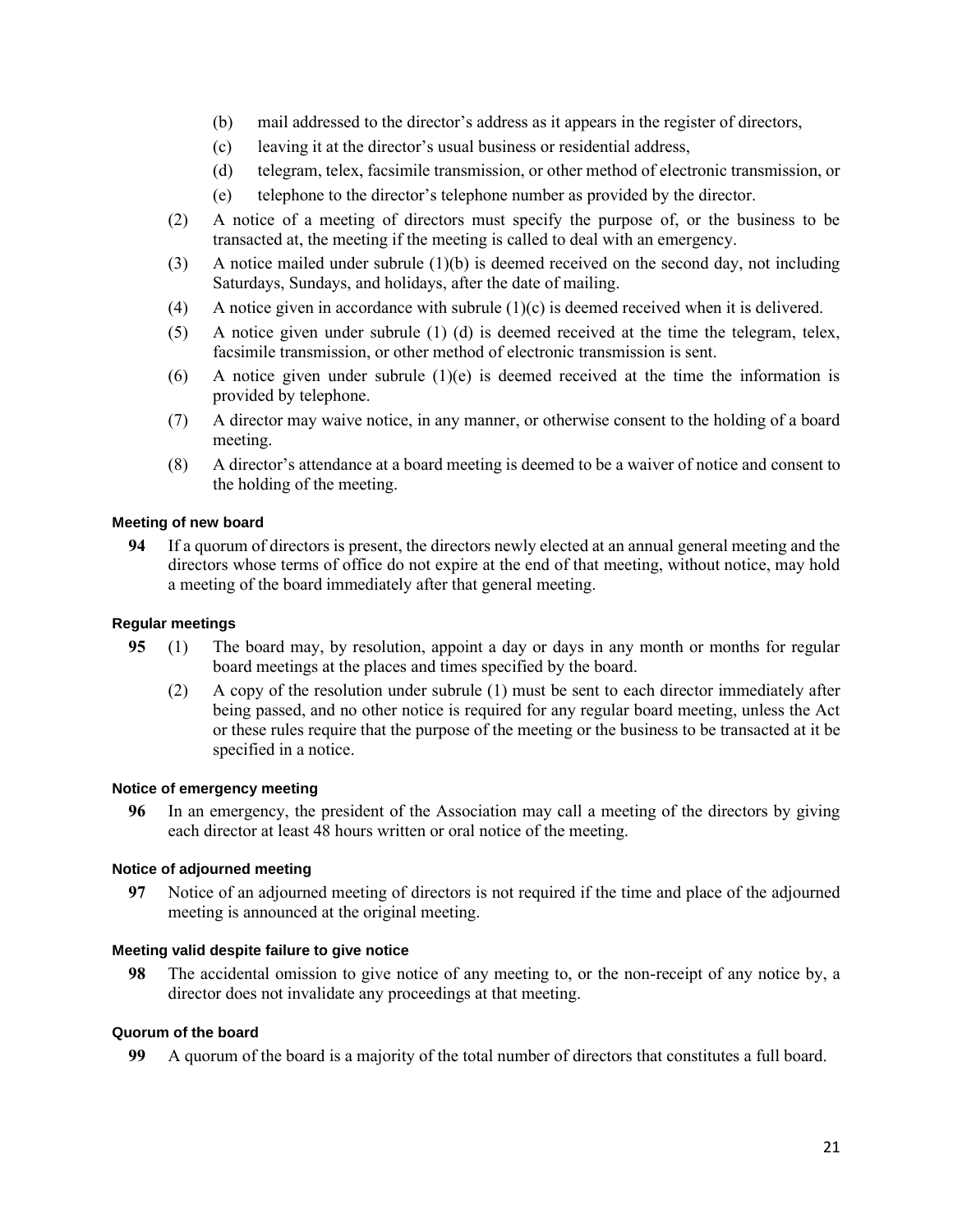### **Chair**

- 100 (1) Subject to subrule (2), the president of the Association or, in the absence of the president, the vice-president must chair all meetings of the board.
	- (2) If the president and vice-president are unable or unwilling to chair a meeting of the board or any portion of it, the directors present must appoint one of their number to chair the meeting.

### **Voting at meetings**

101 Questions arising at any meeting of the directors are to be decided by a majority of votes, unless the Act or these rules require otherwise and, in the case of an equality of votes, the chair does not have a second or casting vote and the motion is lost.

### **Minutes of directors' meetings**

102 The minutes of the proceedings of the directors must be kept in accordance with the Act.

### **Directors' attendance book**

103 A director who is present at a meeting of directors must sign his or her name in a book kept for that purpose.

### **Transaction of business without a meeting**

104 A resolution of the directors may be passed without a meeting if each of the directors entitled to vote on the resolution consents to the resolution in writing.

### **Effective date of written resolution**

105 A resolution referred to in rule 104 is effective from the date specified in the resolution, but that date must not be before the day on which the last director consents in writing to the resolution.

### **How written consent may be given**

106 For the purposes of a resolution referred to in rule 104, written consent may be provided by telegram, telex, facsimile transmission or other method of electronic transmission.

### **Meetings by conference telephone**

107 A director may participate in a meeting of the directors or of any committee of the directors by means of telephone or other communications medium if all directors participating in the meeting, whether by telephone, other communications medium or in person, are able to communicate with each other.

### **Remuneration**

- 108 (1) Directors are entitled to receive remuneration for their services at rates determined from time to time by ordinary resolution of the members at a general meeting.
	- (2) Directors are entitled to be reimbursed for travelling and other expenses properly incurred by them for attending board or committee meetings.

# Part 16 – Committees of Directors

### **Appointment of committees**

109 (1) Subject to subrule (3), the board may, by resolution, appoint one or more committees consisting of the director or directors that the board considers appropriate to exercise the powers delegated by the board to them as authorized by the Act.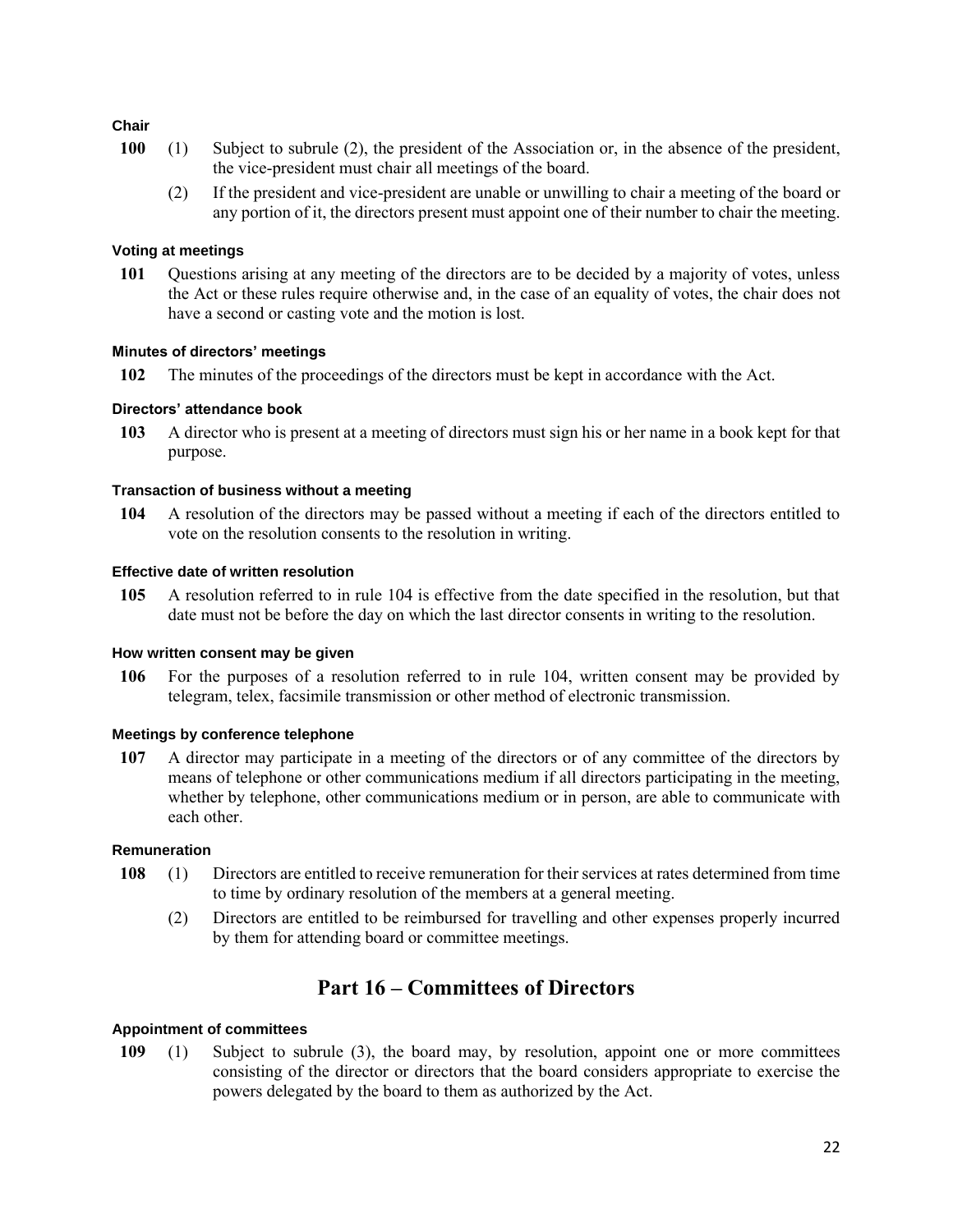- (2) Any committee so formed, in the exercise of the powers delegated to it, must
	- (a) conform to any terms of reference that may from time to time be imposed on it by the directors, and
	- (b) report every act or thing done in the exercise of those powers to the earliest meeting of the directors held next after the act or thing has been done.
- (3) The board is not entitled to delegate to a committee its power to appoint an individual to fill a vacancy on the board or any authority required by the Act to be exercised by the board as a whole.

### **Variation of terms of reference**

110 The board may vary, add to or limit the terms of reference of any committee of directors.

### **Time and place of committee meetings**

111 The members of a committee of directors may meet and adjourn as they consider appropriate.

### **Quorum**

112 Unless the board determines otherwise, each committee of directors has the power to fix its quorum at not less than a majority of the committee members.

### **Vacancy**

113 If there is a vacancy on a committee of directors, the remaining committee members may exercise all the powers of the committee as long as a quorum of the committee remains in office.

# **Chair**

114 A committee of directors may elect a chair of its meetings but, if no chair is elected, or if at any meeting the chair is not present within 15 minutes after the time appointed for holding the meeting, the directors present who are members of the committee may, by resolution, choose one of their number to chair the meeting.

### **Voting at committee meetings**

115 Questions arising at any meeting of a committee of directors are determined by a majority of votes of the committee members present, and in case of an equality of votes the chair has no second or casting vote.

### **Minutes of committee proceedings**

116 The minutes of the proceedings of a committee of directors must be kept in accordance with the Act.

### **Committee members' attendance book**

117 A director who is present at a meeting of a directors' committee must sign his or her name in a book kept for that purpose.

# Part 17 – Officers

### **Appointment of president and vice-president**

118 The board must appoint, by resolution, a president and a vice-president of the Association from among the directors.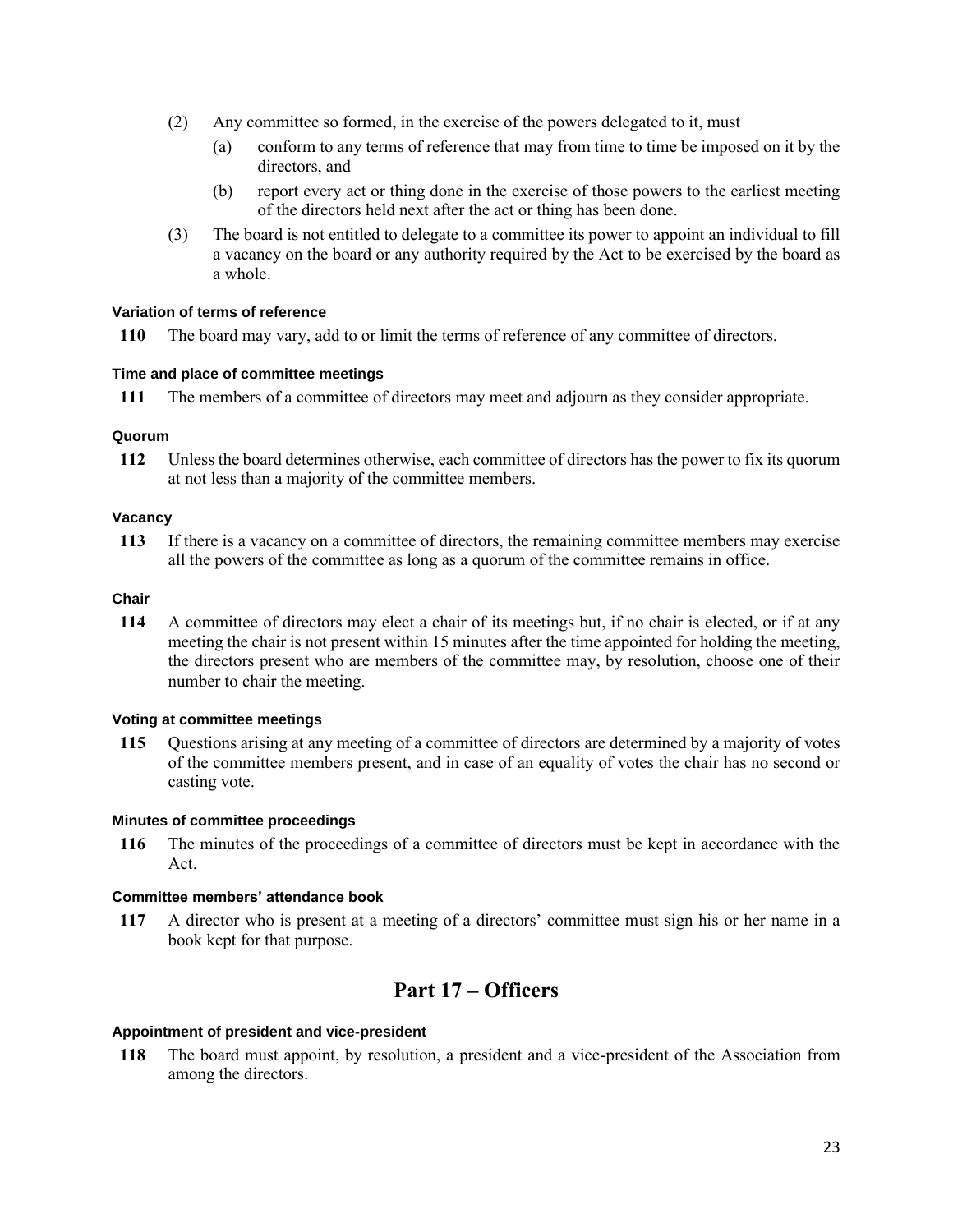### **Appointment of other officers**

- 119 (1) The board, by resolution, must appoint a secretary, and may appoint a treasurer and other officers that the board determines are necessary.
	- (2) The officers appointed under subrule (1) may, but need not, be directors.

### **One person may hold more than one office**

120 Two or more offices of the Association may be held by the same individual except that the offices of president and vice-president may not be held by the same individual.

### **Powers and duties of officers**

121 Subject to the Act, the board must specify the powers, duties and responsibilities of the officers appointed, and may vary, add to, or limit the powers, duties, and responsibilities of any officer.

### **Term of office and remuneration**

- 122 (1) The board must determine the term of office and the remuneration of any officer it appoints.
	- (2) The board, in its discretion, may remove any officer of the Association without prejudice to that officer's rights under any employment contract.

### **Security by officers**

123 Before entering his or her duties, an officer who receives or has charge of money of the Association must give security as may be considered necessary by the directors.

# Part 18 – Conflict of Interest Rules for Directors and Officers

### **Act applies**

124 The directors and officers of the Association are governed by the disclosure and conflict of interest provisions of the Act.

# Part 19 – Indemnification of Directors and Officers

### **Act applies**

125 The Association must indemnify the directors and officers in accordance with the Act.

# Part 20 – Finances

### **Borrowing powers**

- 126 (1) In addition to the powers given to directors by the Act, and subject to the limitations imposed by subrule (2), the directors, for the purposes of the Association and on behalf of the Association, may:
	- (a) borrow or raise money in the manner and amount, from the sources, on terms and conditions, and
	- (b) issue notes, bonds, debentures and other debt securities

as the directors consider appropriate.

(2) Unless authorized to do so by a special resolution of the members, the Association must not secure the repayment of money borrowed by the Association by means of a charge on the whole or substantially the whole of the undertaking of the Association.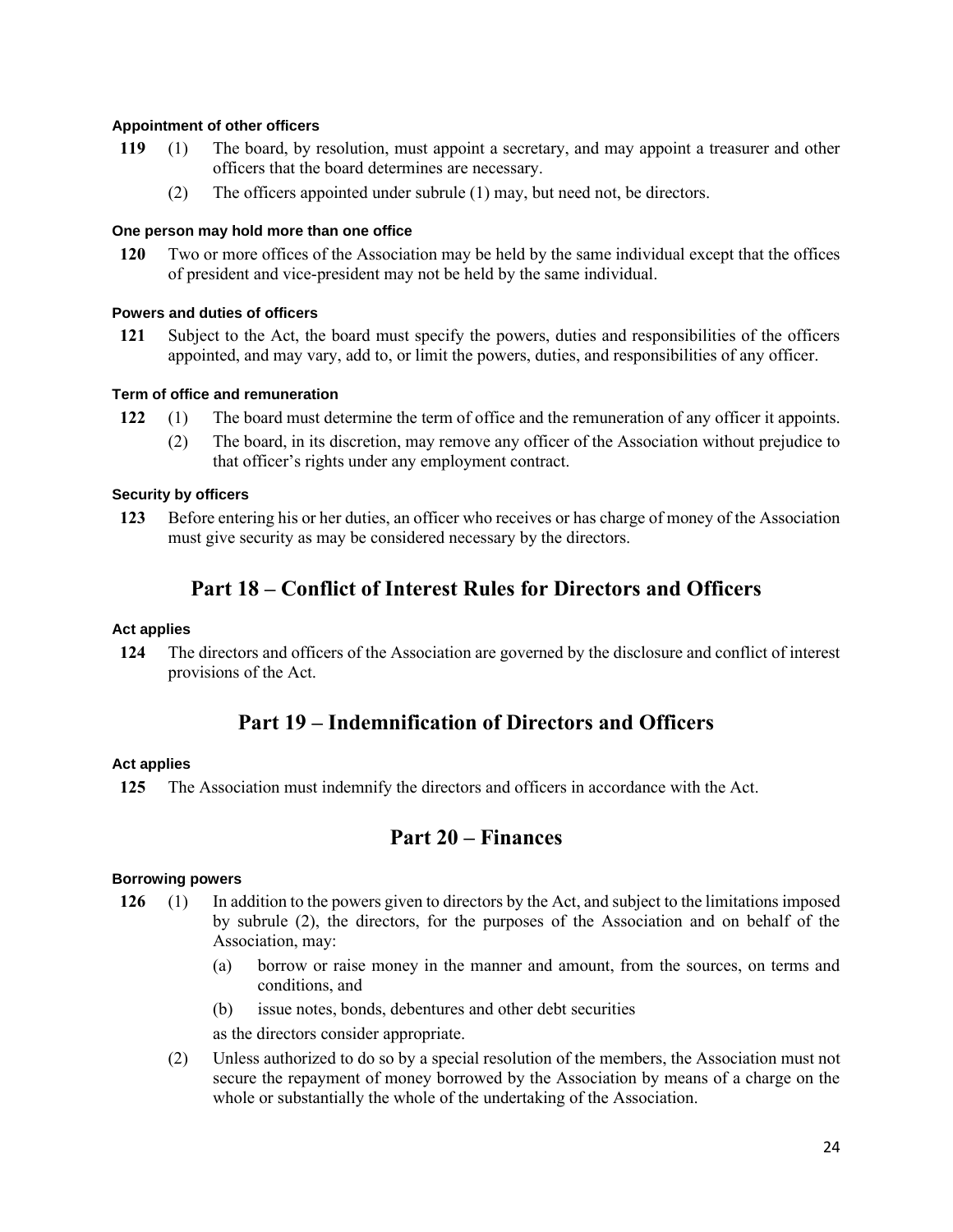### **Investment powers**

127 Subject to any limitations adopted by the directors, the directors may invest the funds of the Association in the manner they consider appropriate.

### **No loans for shares**

128 The Association must not provide loans on the security of its shares.

### **Auditor**

- 129 (1) At each annual general meeting, the members must appoint an auditor by ordinary resolution to hold office until the close of the next annual general meeting, but, if an appointment is not made at an annual general meeting, the auditor in office is entitled to continue as auditor until a successor is appointed.
	- (2) The duties and rights of the auditor are governed by the Act.
	- (3) The provisions respecting the qualifications, remuneration and removal of the auditor are as provided in the Act.

### **Accounting records**

130 The directors must cause accounts to be kept in accordance with the Act.

### **Financial year**

131 The financial year of the Association ends on the date fixed by the directors.

### **Use of surplus**

- 132 The board must apply any surplus arising from the operation of the Association in a financial year as follows:
	- (a) first, to the reserves required by rule 134;
	- (b) next, to retire all or a portion of any deficit previously incurred by the Association, as the board determines is appropriate;
	- (c) last, to patronage returns as determined by the board.

### **Deficits**

- 133 (1) If the calculation of the Association's surplus in any financial year produces a negative amount, this amount shall be the Association's deficit for that financial year.
	- (2) The Association shall carry forward any deficit it has and deduct it from surpluses arising in subsequent financial years, or charge the deficit against the general reserve fund, or charge part of the deficit against the general reserve fund and carry forward the balance, as the board determines appropriate.

### **Reserves and patronage returns**

- 134 (1) After providing for:
	- (a) reserves, in the board's discretion, but being at least 10% of the surplus;
	- (b) deficits, as described in rule 133; and
	- (c) income tax;

the Association, by resolution of the board, may allocate among and credit to each member the remaining surplus for each financial year of the Association, in proportion to the business done by the member with the Association in that financial year as computed by the board in accordance with subrule (2).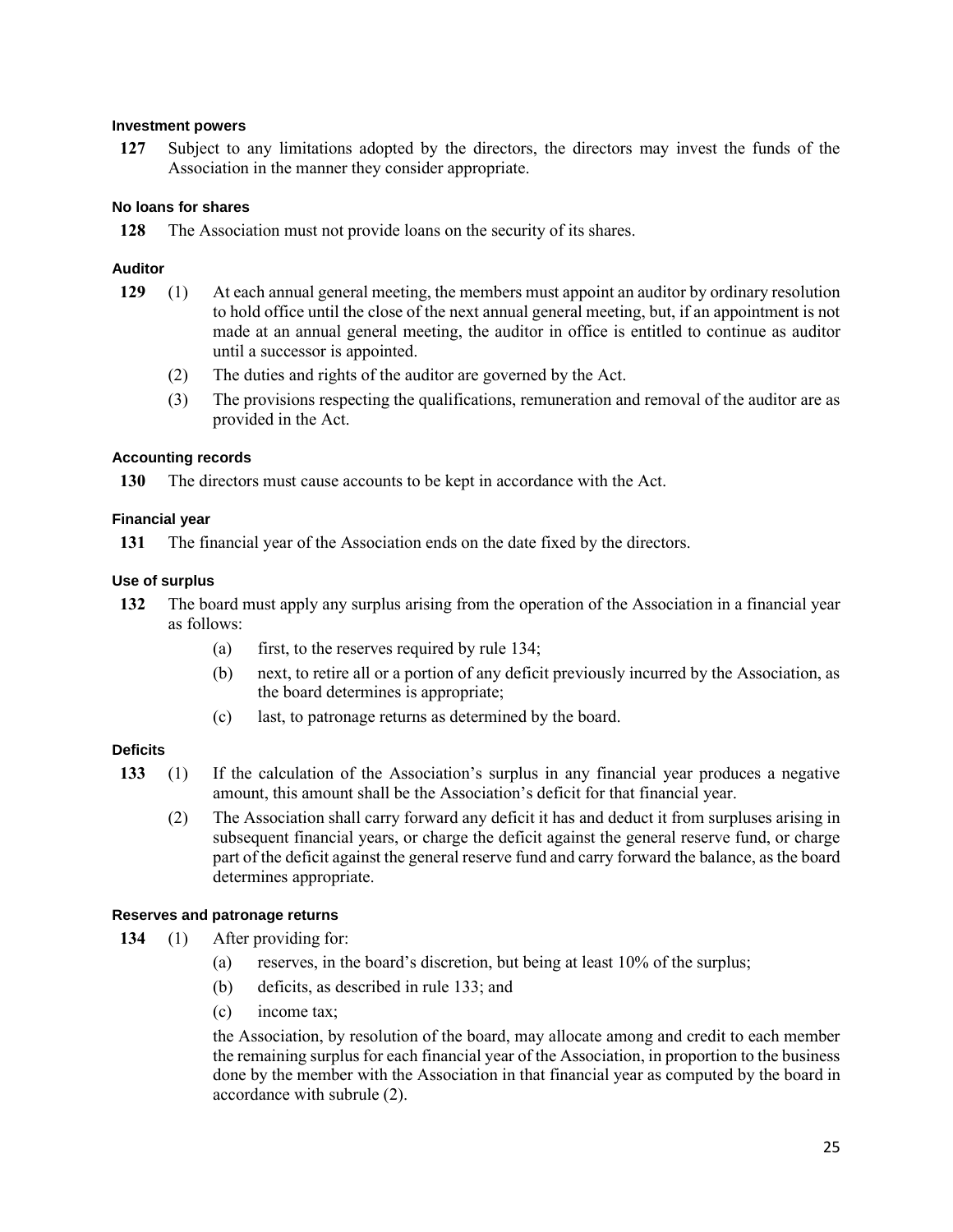- (2) The board shall compute the amount of business done by each member with the Association in a financial year by taking into account:
	- (a) the quantity, quality, kind and value of things sold by the Association to the Member; and
	- (b) the services rendered by the Association to the member;

with appropriate differences for the different classes, grades or qualities of the goods and services.

### **Purchase of additional membership shares**

- 135 (1) The Association is entitled to apply patronage returns credited to a member to purchase, on behalf of that member, additional membership shares of the Association.
	- (2) Each member is deemed to apply for additional membership shares in the Association and authorizes the Association to apply the patronage returns credited to that member towards the purchase of additional membership shares of the Association.

### **When payment of patronage returns prohibited**

- 136 The Association must not pay any patronage return if there are reasonable grounds for believing that
	- (a) the Association is unable to pay its liabilities as they become due in the ordinary course of business, or
	- (b) paying the patronage return would
		- (i) render the Association unable to pay its liabilities as they become due in the ordinary course of business, or
		- (ii) cause the realizable value of the Association's assets to be less than its liabilities.

# **Lien**

- 137 (1) The Association has a lien on the membership shares of a member and on any other interest of that member in the property of the Association and on any sum payable by the Association to that member for a debt due to the Association by that member.
	- (2) The Association is entitled to enforce the lien specified in subrule (1) by redeeming any membership share affected by the lien or by taking any other action, suit, remedy or proceeding authorized or permitted by law or by equity.
	- (3) Pending the enforcement of the lien specified in subrule (1), the Association may refuse to register a transfer, or acknowledgement of assignment, of any membership share or any other interest or sum payable that is affected by the lien.

### **Redemption of membership shares**

- 138 Subject to the Act and rule 31, the Association may redeem the membership shares that were issued to members by the application of patronage returns credited to the members, at such time and in such amounts as, in the discretion of the board, the financial position of the Association permits, according to the following order of priority:
	- (a) first, to the estates of individual members, notice of whose death the Association has received;
	- (b) next, to individual members who have reached the age of 65 years and who have given notice to the Association as specified in rule 33.1;
	- (c) next, to individual members who have permanently moved their residence out of the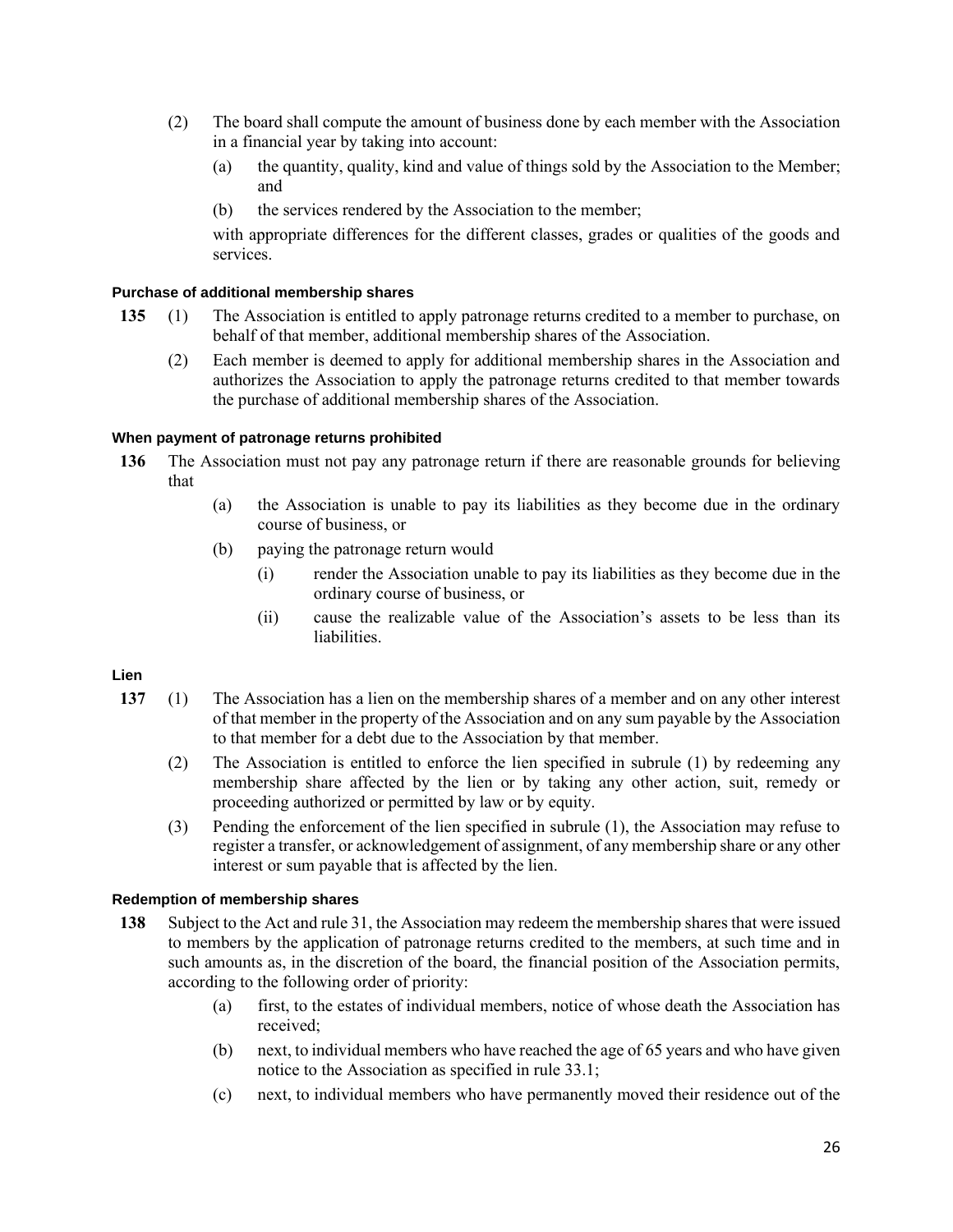trading area, or, in the case of member eligible organizations, where they have permanently moved their registered offices out of the trading area;

- (d) next, to the remaining members according to a formula as determined from time to time by the board, but the Association must not reduce the number of membership shares held by any member below the minimum number of membership shares required for membership under rule 8;
- (e) last, to members who have requested redemption for other reasons, including, but not limited to:
	- (i) liquidation and dissolution, or receivership, of a member eligible organization;
	- (ii) bankruptcy of the member.

# Part 21– Dispute Resolution

#### **Disputes to be referred to arbitration committee of members**

139 The provisions for handling disputes that the Act requires be resolved by arbitration are as set out in the Act.

# Part 22 – Notices

### **Notice to directors, members, and other persons**

- 140 Unless otherwise specified in the Act or these rules, any notice required to be given to a director, member or any other person must be in writing and is sufficiently given if it is
	- (a) delivered personally,
	- (b) delivered to the person's last known address, as recorded in the Association's register of members or other record of the Association,
	- (c) mailed by prepaid mail to the person's last known address, as recorded in the Association's register of members or other record of the Association,
	- (d) sent to the person by facsimile transmission to a telephone number provided for that purpose, or
	- (e) served in accordance with rule 148 or 149.

#### **Notice of general meetings and special resolutions**

- 141 (1) Notice of the time and place of every general meeting of the Association must be given to the members by:
	- (a) advertising on 2 separate occasions, at least 5 days apart, including the day of publication, in one or more newspapers circulating in the area or areas in which the Association carries on business so that the day of publication of the last advertisement is at least 14 days before the meeting date; and
	- (b) posting the notice in places that, in the directors' opinion, are prominent and accessible to the members.
	- (2) Notices given under this rule must specify:
		- (a) the place, the day and the hour of the meeting; and
		- (b) in the case of special business, the general nature of the business in accordance with rule 44; and
		- (c) in the case of a proposed special resolution, the text of the special resolution in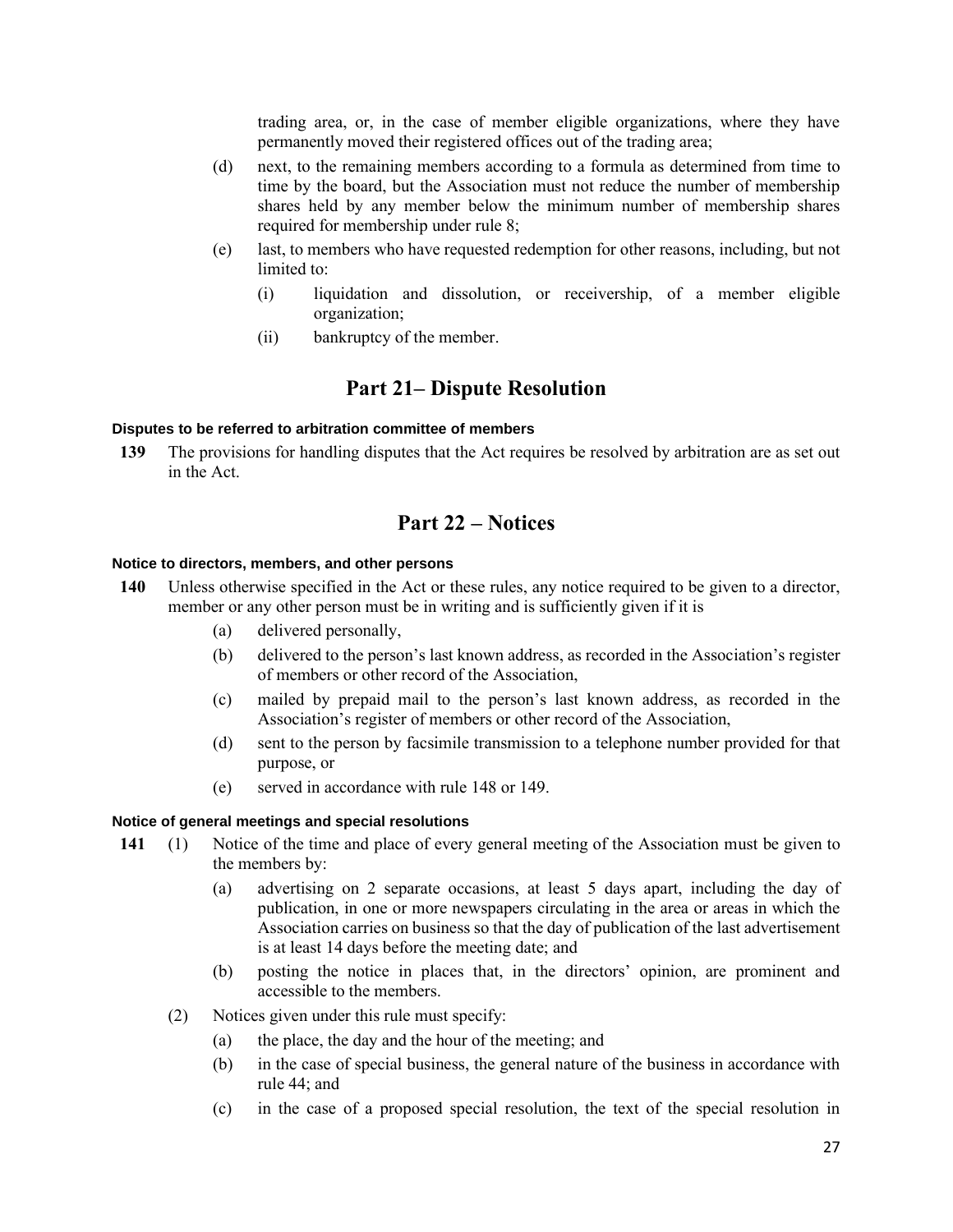accordance with rule 45.

- (3) Notice of a general meeting must be given to the Association's auditor by post, service, or delivery.
- (4) Notice to directors of general meetings is sufficiently given if given in accordance with subrule (1).

### **Notice to Association**

- 142 Unless otherwise specified in the Act or these rules, any notice required to be given to the Association must be in writing and is sufficiently given if it is
	- (a) delivered to the registered office of the Association,
	- (b) mailed to the registered office of the Association by prepaid mail, or
	- (c) served in accordance with rule 149.

### **Deemed receipt**

- 143 (1) A notice given in accordance with rules 140(b) or 142(a) is deemed received when it is delivered.
	- (2) A notice given in accordance with rules 140(c) or 142(b) is deemed received on the second day, not including Saturdays, Sundays, and holidays, after the date of mailing.
	- (3) A notice given in accordance with rules  $140(d)$  is deemed to be received at the time the notice is sent by facsimile.
	- (4) A notice given in accordance with rule 141(1) is deemed received on the day of the newspaper's publication of the last advertisement.

#### **Computation of time**

144 In computing the date when notice must be given under any provision requiring a specified number of days notice of any meeting or other event, the date of giving notice must be excluded and the date of the meeting or other event must be included.

### **Undelivered notices**

145 If a mailed notice is returned on two consecutive occasions because the intended recipient cannot be found, the Association is not required to give any further notices to that intended recipient until the intended recipient informs the Association in writing of his or her new address.

#### **Omissions, non-receipt and errors**

146 The accidental omission to give a notice to, or the non-receipt of a notice by, a member, director, officer, auditor or member of a committee of the board, or an error in a notice that does not affect the substance of it, does not invalidate any action taken at a meeting held in accordance with, or otherwise founded on, that notice.

#### **Persons entitled by death or operation of law bound by notice in certain circumstances**

147 A person who, by operation of law, transfer, death of a member, or any other means, becomes entitled to a membership share in the Association, is bound by every notice in respect of the membership share that has been duly given to the member from whom that person derives title to the membership share before the person's name and address were entered on the register of members and before the person furnished the Association with the proof of authority or evidence of the person's entitlement.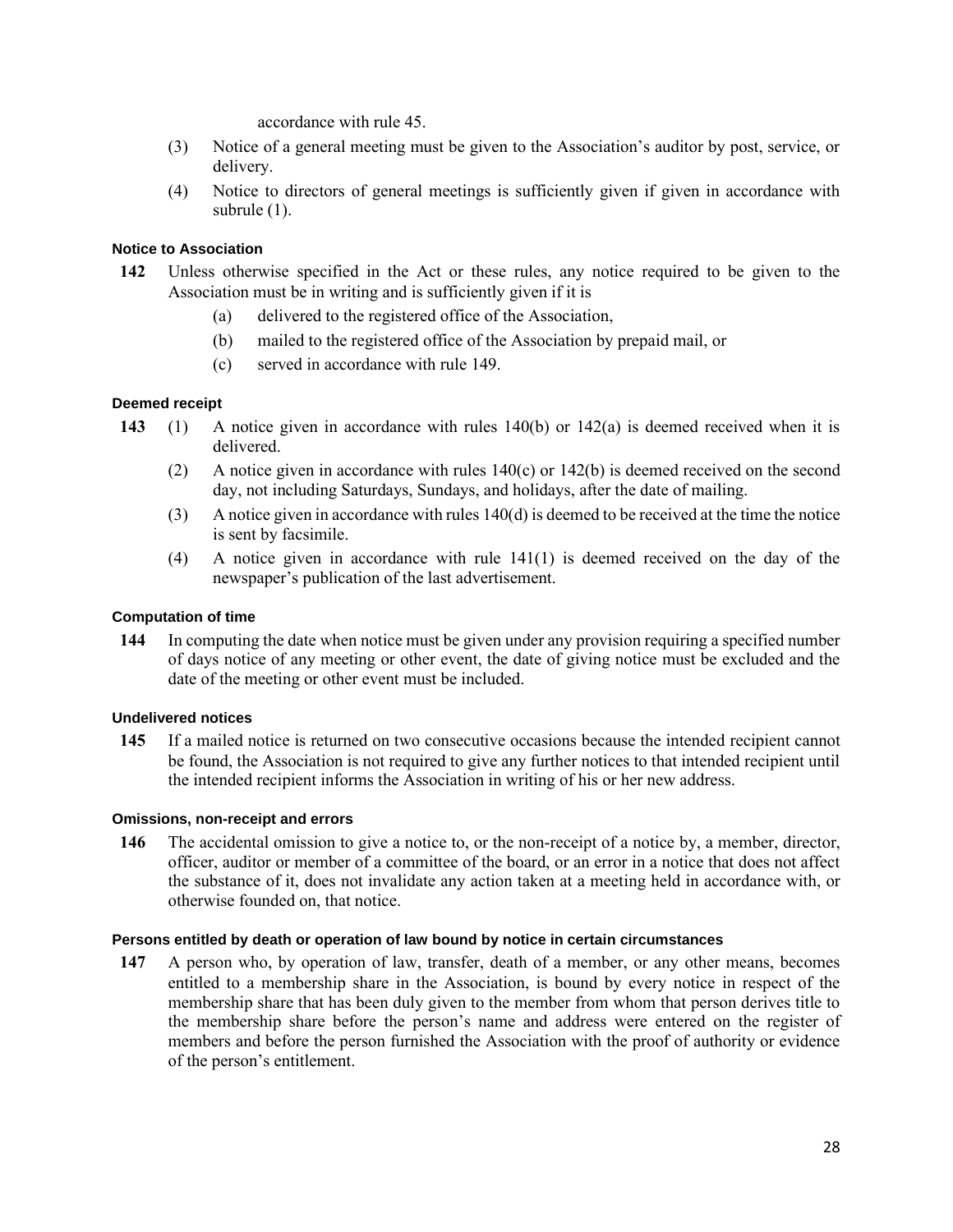# Part 23 – Service of Documents

### **Service by the Association**

- 148 (1) A notice or other document required by the Act to be served by the Association may be served by
	- (a) mailing it by registered mail to the last known address of the intended recipient, as recorded in the Association's register of members or other record of the Association, or
	- (b) personal service.
	- (2) A notice or other document served under subrule  $(1)(a)$  is deemed received on the second day, not including Saturday, Sundays, and holidays, after the date of mailing.

# **Service on the Association**

- 149 A document or other record may be served on the Association by:
	- (a) leaving it at, or mailing it by registered mail to, the registered office of the Association; or
	- (b) personally serving a director or officer of the Association.

# Part 24 – Corporate Seal and Execution of Instruments

### **Use of corporate seal**

150 The directors may provide a seal for the Association and may determine its form.

### **Custody of seal**

151 If the Association has a seal, the directors must provide for its safe custody and it must be stored at the registered office of the Association.

### **Who may attest seal**

- 152 If the Association has a seal, it must not be impressed on any instrument unless that impression is attested by the signature or signatures of
	- (a) any 2 directors,
	- (b) an officer and a director, or
	- (c) one or more directors, officers or other persons as determined by resolution of the directors.

### **Execution of documents where no seal**

153 If the directors have not adopted a seal for the Association, instruments may be executed on behalf of the Association by the persons specified in rule 152.

# Part 25 – Records

### **Records of the Association**

154 Retention of, and entitlement and access to, records of the Association are governed by the Act.